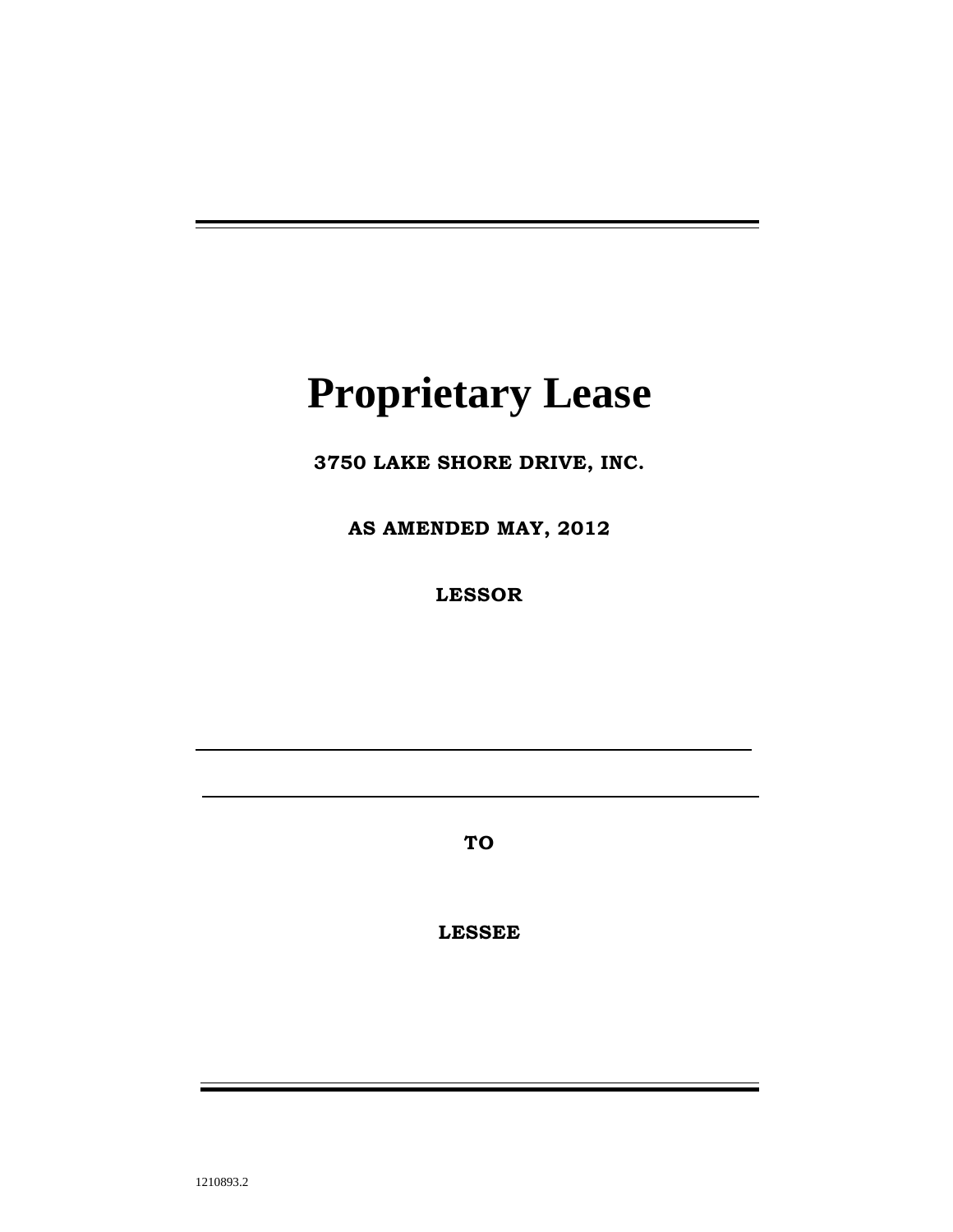#### **STOCKHOLDERS PROPRIETARY LEASE**

\_\_\_\_\_\_\_\_\_\_\_\_

This lease, executed in original and duplicate and entered into this day of A.D. 20 . between 3750 LAKE SHORE DRIVE, INC., a Corporation organized under the laws of the State of Illinois (hereinafter called the "Lessor"), and \_\_\_\_\_\_\_\_\_\_\_\_\_\_\_\_\_\_\_\_\_\_\_\_\_\_\_\_\_\_\_\_\_\_\_\_\_\_\_\_\_\_\_\_\_\_\_ of Chicago, Illinois (hereinafter

called the "Lessee").

WHEREAS, the Lessor was heretofore incorporated for the purpose to acquire, own and operate an apartment building in the City of Chicago and State of Illinois.

WHEREAS, the Lessor is the owner of the following described land together with all buildings, improvements and appurtenances thereunto attached or belonging to wit:

> Lots one (1), two(2), and three (3) in the Resubdivision of Lots one  $(1)$ , two  $(2)$ , three  $(3)$  and four  $(4)$  in P.N. Kohlsaat's New Subdivision of Pine Grove in Section twenty one (21) Township forty (40) North, Range fourteen (14) East of the Third Principal Meridian according to the plat recorded July 2, 1907 as document 4060901, in Cook County, Illinois.

in the City of Chicago, County of Cook and State of Illinois; said land being improved with an apartment building hereinafter called The Apartment Building, said building being also known and described as 3750 Lake Shore Drive, in the City, County and State aforesaid; and

WHEREAS, the authorized Capital Stock of the Lessor consists of 22,255 shares of Common stock of \$1.00 par value, and the Lessee is the owner and holder of \_\_\_\_\_\_\_\_ shares of said Common stock, and by reason of such ownership, and pursuant to a resolution of the Board of Directors of the Lessor, is entitled to a lease of the apartment herein described;

Now, THEREFORE, in consideration of the premises, and the covenants, agreements, conditions and provisions hereinafter set forth upon the part of the Lessee to be kept, performed and fulfilled, the Lessor has leased, and by these presents does hereby lease unto the Lessee, and the Lessee hereby hires and takes as Lessee all that certain space, hereinafter collectively referred to as Apartment No. \_\_\_\_\_, comprising  $\frac{1}{\sqrt{1-\frac{1}{n}}}$  rooms and  $\frac{1}{\sqrt{1-\frac{1}{n}}}$  baths, on the  $\frac{1}{\sqrt{1-\frac{1}{n}}}$ floor, in the Apartment Building.

TO HAVE AND TO HOLD the above granted premises as a private dwelling apartment, and not otherwise, by the Lessee and his immediate family, during a term, unless sooner terminated as hereinafter provided, beginning on the day of , in the year A.D.,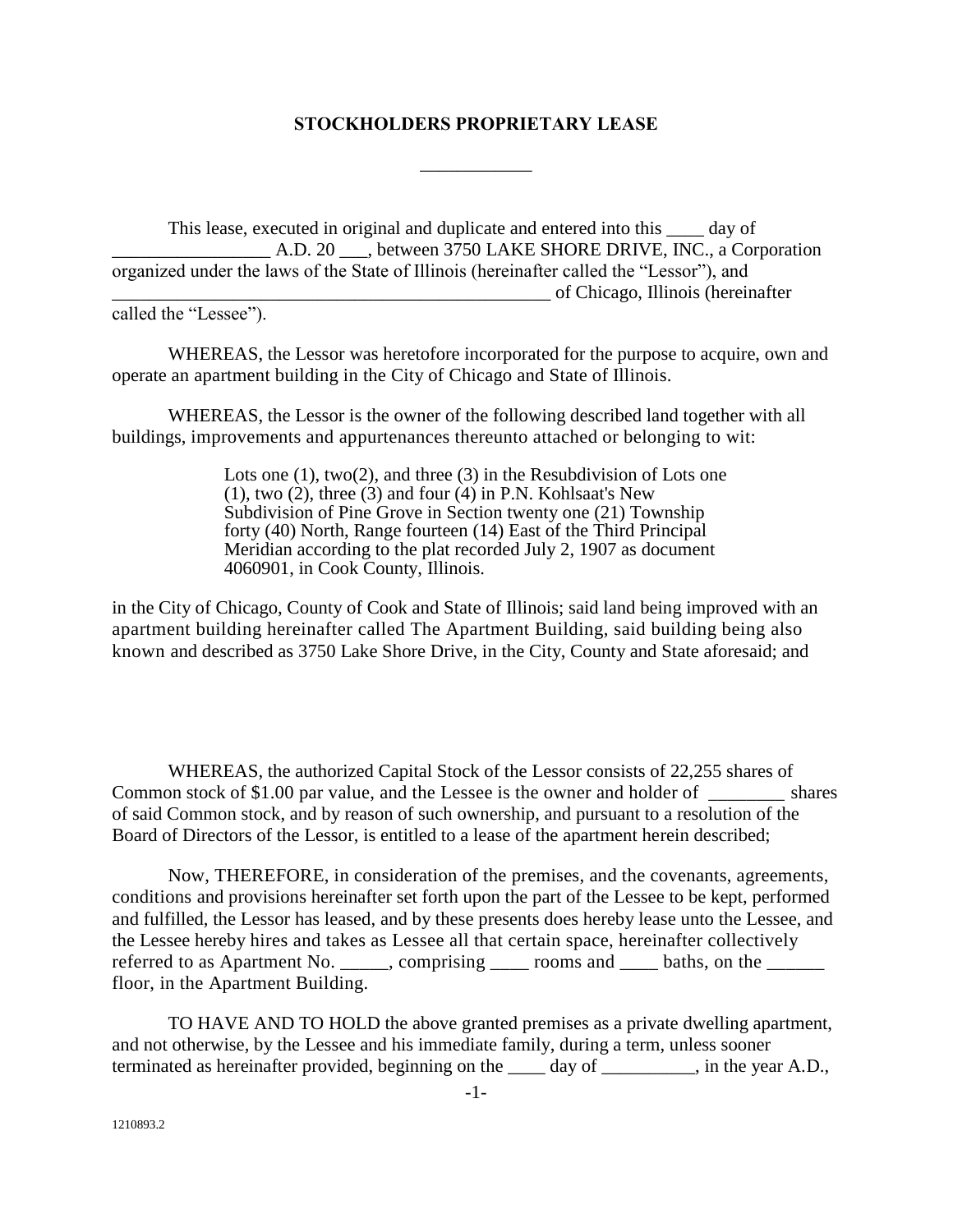$20$ , and ending on the  $30<sup>th</sup>$  day of September, A.D., 2120, yielding possession thereof as hereinafter provided.

PROVIDED, HOWEVER, and these presents are made, executed and delivered by the Lessor and accepted and executed by the Lessee upon the express condition, that this lease shall cease and determine at the option of the Lessor on the happening of any of the following events or contingencies:

1. In case the Lessee hereunder (or Lessee's assigns, in the event this lease shall be assigned in accordance with the provisions hereof) shall at any time during the term of this lease cease to be the owner of said shares of stock of the Lessor; PROVIDED, however, that in the case of the death of the Lessee, the surviving spouse, if any, and if no surviving spouse, the other member or members of the Lessee's family residing with Lessee at the time of his death, may continue to occupy said apartment for a period of eighteen months after the death of Lessee, upon the terms, covenants, provisions and conditions specified in this lease, including those relating to occupancy and payment of assessments; and if such surviving spouse or other member or members of decedent Lessee's family shall have succeeded to Lessee's right and interest in said shares of stock, and shall within said eighteen months produce proper evidence thereof, said shares of stock shall be transferred to such successor and a new lease in substantially the same form of this lease executed accordingly. In the event said decedent Lessee shall have conveyed or bequeathed his shares of stock and lease to some designated person other than his surviving spouse or member of his family, or if some such other person is designated by decedent's legal representatives to receive said stock and lease, the Lessor shall within thirty (30) days after written request so to do, accompanied by proper evidence of rightful designation, express its refusal or acceptance as tenant and stockholder of the person so designated. If the Lessor shall consent, said shares of stock and lease may be transferred to the person designated, who shall thereupon take over all rights and obligations of the decedent, subject to the right of occupancy in the surviving spouse or member of decedent's family, if any; but if the Lessor shall refuse to consent, the then stockholders of the Lessor shall be given an opportunity, during thirty days next after said last above mentioned thirty days, to purchase for cash said stock and lease at the then fair market value thereof, and should the parties hereto fail to agree on the value of such shares and lease, the same shall be determined by appraisers, one appointed by the Lessor and one by the said designated person or the legal representative of the Lessee, who, failing to agree, shall choose a third; whereupon the value shall be fixed by any two of such appraisers, and the expense of appraisal shall be paid by the said designated person or the legal representative of the Lessee out of the amount realized from the said shares and lease. If the then stockholders shall not exercise the privilege of purchasing said stock and lease within such period and upon such terms, the person so designated or the legal representative of the Lessee may sell, transfer and assign said stock and lease but the sale, transfer or assignment of said stock and lease shall be subject in all respects to the provisions of Paragraph 5, ARTICLE II herein contained.

2. In case at any time during the term of this lease, the Lessee or any of the Lessee's successors in interest, shall be declared a bankrupt or make a general assignment for creditors, or a receiver of his property shall be appointed, or his said stock shall be levied upon and sold under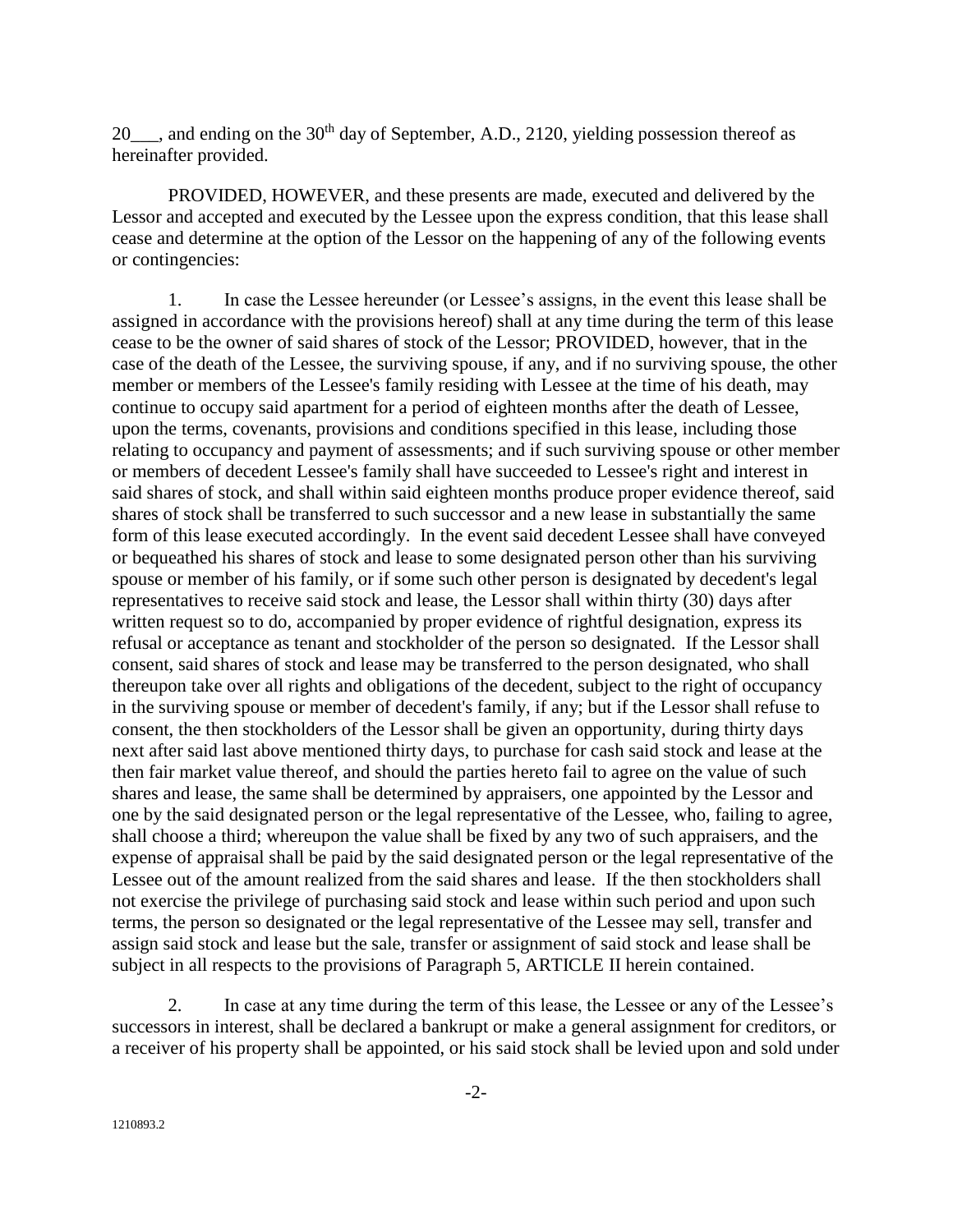the process of any court or sold pursuant to any agreement whereby it was pledged as collateral security;

3. In case, at any time during the term of this lease, the Lessee or any of the Lessee's successors in interest shall be adjudicated incompetent or insane;

4. In case of the sale of the above described real estate and building by the Lessor, provided, however, that the Lessee shall in case of such sale receive not less than thirty days previous written notice of the proposed sale, and that, in the event of the consummation of such sale, this lease shall be terminated only after not less than six months previous notice in writing to Lessee of such termination;

5. In case at any time the Lessor shall determine, upon the affirmative vote of the holders of two-thirds in amount of its capital stock present in person at a stockholders' meeting duly called by the Board of Directors to take action on the subject, that because of objectionable conduct on the part of the Lessee, or of a person dwelling in or visiting the demised premises, the tenancy of the Lessee is undesirable; it being understood that the repeated violation or disregard of the rules and regulations as herein provided, or the permitting or tolerating of a person of dissolute, loose or immoral character to enter or remain in the building or demised premises, shall be deemed to be objectionable conduct;

6. In case the Lessee shall default in the performance of any covenant or provision hereof, for thirty (30) days after written notice of such default shall have been given by the Lessor as hereinafter provided.

# **ARTICLE I.**

IN CONSIDERATION OF THE PREMISES, the Lessor, subject to the limitations of liability hereinafter stated, hereby covenants and agrees to and with the Lessee, as follows:

1. That the Lessee, upon paying the assessments hereinafter provided for to be paid and performing the agreements and covenants on Lessee's part to be performed, shall at all times during the term hereby crated quietly hold and enjoy the premises hereby demised.

2. That the Lessor will maintain and manage said building as a first class apartment house, keeping the alleys, yards, courts, public halls, stairs, roof and public portions of the ground and buildings in good condition and repair and free from obstruction, and will keep said halls and stairs properly lighted and heated.

3. That in case any repairs shall become necessary to the plumbing or heating apparatus or other parts or appliances of said building, the Lessor, except as hereinafter provided, will execute such repairs with due diligence, not being liable for interruptions not reasonably avoidable in the supply of heat and light or for other temporary interruptions in the proper operation of said building.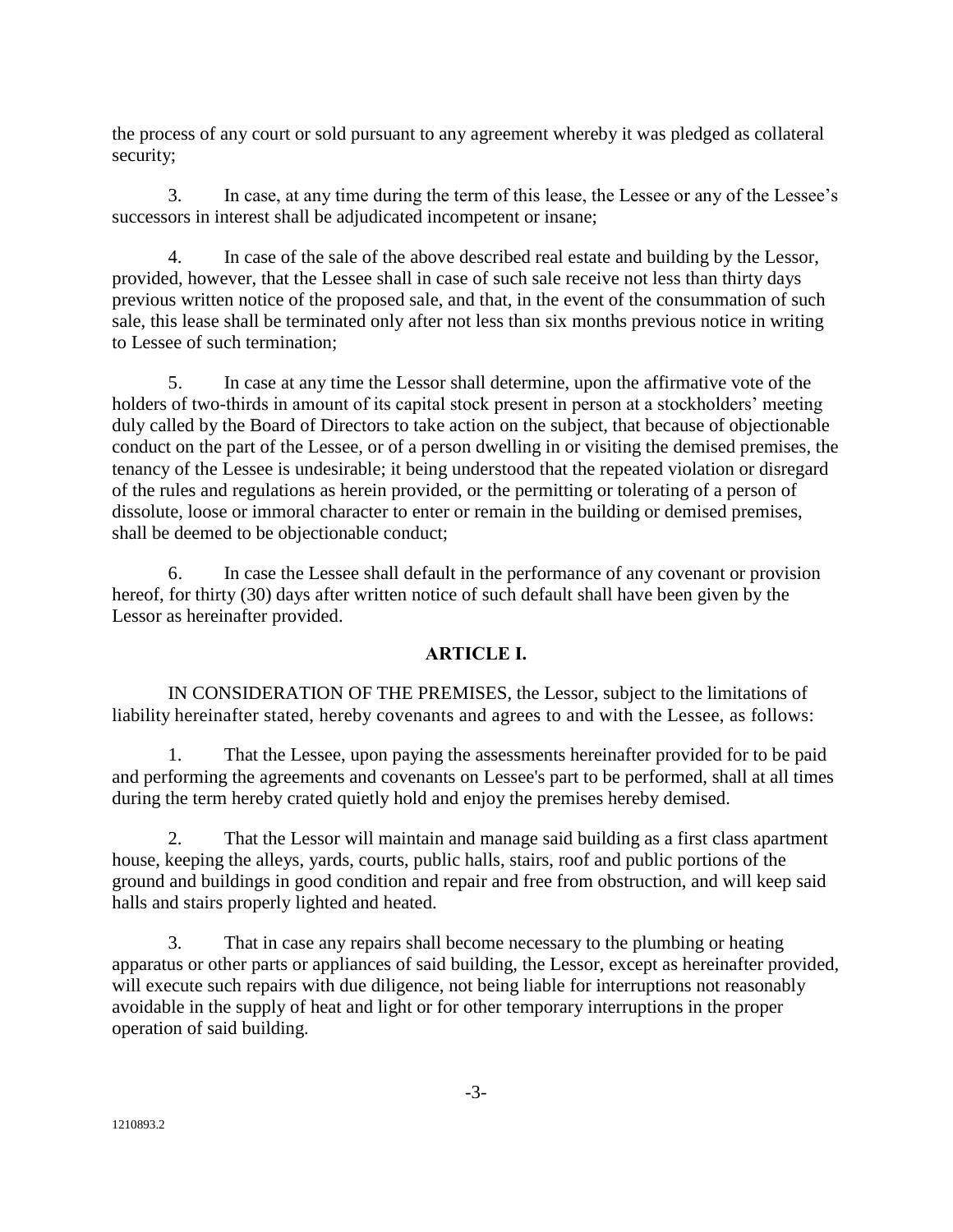4. That the Lessor shall use due diligence in operating the elevators and furnishing water, heat, light and service, being permitted, however, in case any repairs shall become necessary or desirable through accident or otherwise to the elevators or to the boilers, pumps, or other machinery connected therewith, to stop the running of the elevators at any hour of the day or night until such repairs are completed, and shall not become liable for interruption of elevator service or of the supply of hot water, steam heat, gas or electricity, nor for any accident occurring in or about the building in the operation of the elevators or the heating, hot water or lighting apparatus or otherwise, nor for any damage, injury, or loss which the Lessee may sustain; further, if Lessor should, at any time, change, convert, or substitute for all or any of the now manually operated elevators, any equal number of automatically operated elevators, Lessee agrees that such change or changes may be accomplished without any notice to or consent of Lessee, and that Lessor shall not become liable for any interruption of elevator service incident to such change or substitution.

5. The Lessor shall keep in good repair the foundations, exterior walls, supports, exterior of all porches, basements, roofs, gutters, beams, cellars, front and rear entrances, main halls and stairways, boilers, and all main or principal pipes for carrying water, gas or steam through the building, together with the main drain pipes and electric conduits, and all existing plumbing, heating and other apparatus intended for the general service of the building; and also all existing plumbing and heating apparatus in the demised premises, provided the Lessee shall give the Lessor prompt notice of any such repairs to be made; and Lessee shall at all reasonable times allow the representatives of the Lessor to enter and inspect said premises hereby demised for the purpose of determining the necessity and character of any such repairs and of making the same, and upon reasonable notice to remove such portions of the walls, floors and ceiling of said premises hereby demised as may be required for the purpose of making such repairs, all portions so removed to be replaced as soon as possible in as good condition as before. All such repairs shall be at the expense of the Lessor, except as herein otherwise provided.

6. That the Lessor will keep said building insured against loss or damage by fire, and in case said building shall be partially damaged by fire, it shall be repaired as speedily as possible at the expense of the Lessor conformably with the plans and specifications on which the building was erected. In case of the total destruction of said building by fire or otherwise, this lease shall thereupon terminate, unless the insurers shall elect to rebuild the building pursuant to the provisions of the policies of insurance, in which event this lease shall continue in force with respect to the corresponding premises in the building so rebuilt.

7. That in case the apartment herein demised, or any other apartment or apartments in the building, is damaged by fire, explosion or other casualty, an appraisement of the damage done to each apartment shall be made by the Board of Directors, and any insurance collected by the Lessor on account of said damage, shall be expended proportionately in repair of the damage done and in conformity with the original plans, specifications and equipment of the several apartments.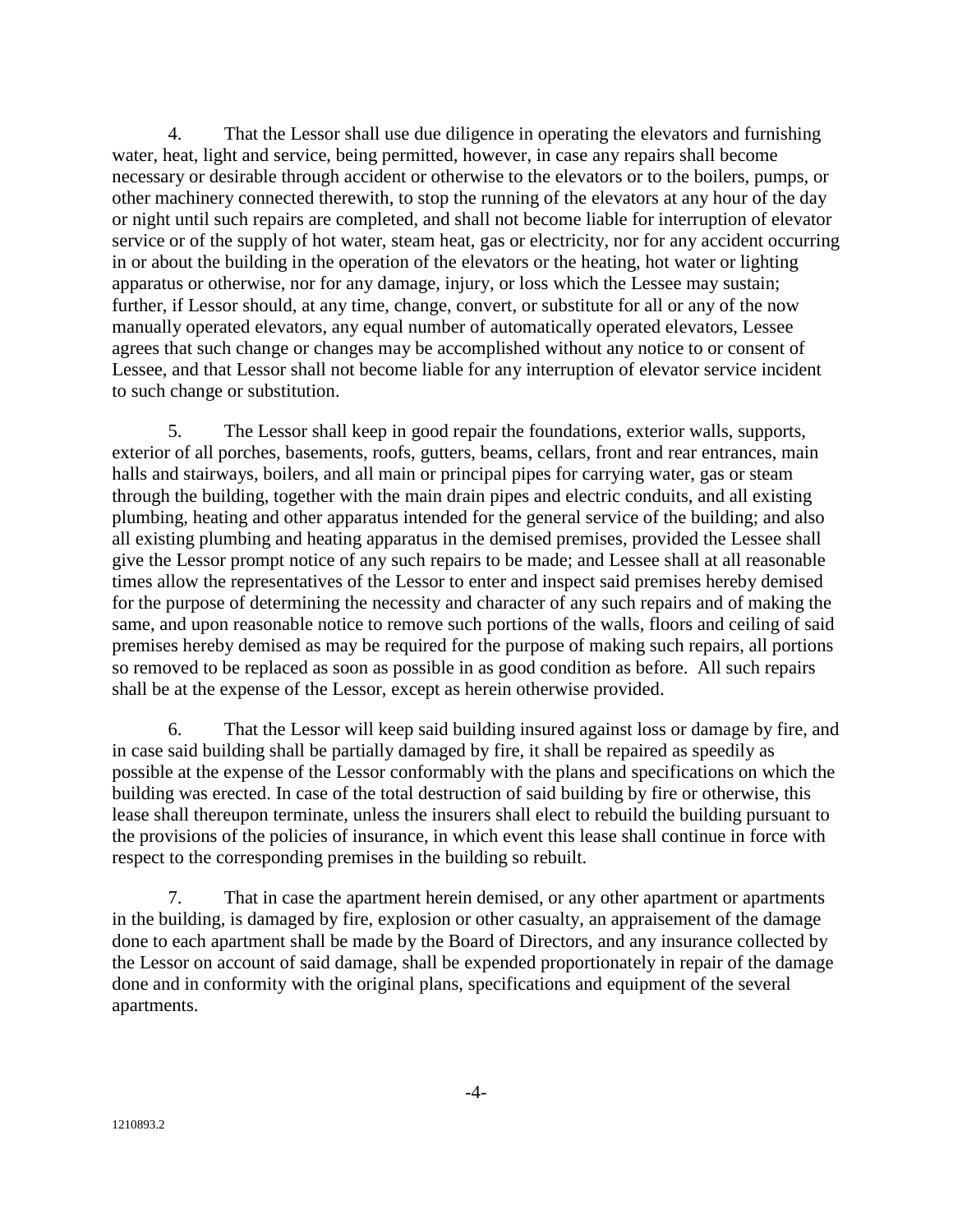8. That if the said premises are rendered untenantable by fire, explosion or other casualty, the rental hereinafter provided to be paid shall be abated for the period during which the said premises remain untenantable, but further provided that the tenants whose apartments remain tenantable shall not be compelled to pay any increase in rent over the monthly average that each paid during the preceding 6 months as a result thereof, except, that in the event the sum collected from the tenants whose rents have not abated is insufficient to meet the necessary expenses of the Lessor during the period from the date of the damage until the building is rebuilt and rendered tenantable, then the shortage shall be prorated among all the stockholders in the same ratio by which their respective rents were determined in the first instance and the sum due from the Lessee hereunder shall be additional rent and payable as such. If the Lessor shall elect to terminate the lease of the premises, as herein provided, such additional rent herein reserved shall be paid up to the time of such termination, and thereupon this lease shall cease.

It is agreed that the Board of Directors of the Lessor Corporation shall have the conclusive power and authority to determine whether or not a particular apartment has been rendered untenantable or not by any casualty and the Lessee hereby agrees to be conclusively bound by any decision that it shall render in this matter. It is also understood and agreed that nothing contained in this paragraph shall be construed as relieving the tenant owner, whose apartment has become untenantable, from paying his pro-rata share of the principal payments upon the outstanding mortgage indebtedness at the time and in the manner that the same shall be due and payable. It is agreed that the proceeds of any "rent" or "use and occupancy" insurance which may be carried by the Lessor, shall inure solely to Lessor.

9. The Lessor covenants and agrees with the Lessee that the Lessor will not sell said building or the land occupied thereby, or any part thereof, without the consent in writing, at the time of such sale, of the owners of not less than two-thirds in amount of the stock of the Lessor.

10. The Lessor further covenants and agrees that it will not mortgage or encumber said building or the land herein described, or any part thereof, without the consent of at least two-thirds of the outstanding capital stock of the Lessor corporation obtained at a regular meeting or a special meeting of the stockholders called for that purpose; provided, however, that the Lessor shall have the right to mortgage or encumber said premises without such consent for the purpose of extending, renewing, refunding, refinancing or paying off any then existing encumbrance or any part thereof, together with all expenses connected therewith.

11. The Lessor further covenants and agrees that all leases of said apartments in said building entered into between the Lessor and stockholders shall contain substantially the same covenants and agreements as herein set forth.

#### **ARTICLE II.**

AND THE LESSEE, in consideration of the premises and subject to other conditions and limitations hereinafter stated, hereby covenants and agrees to and with the Lessor, as follows: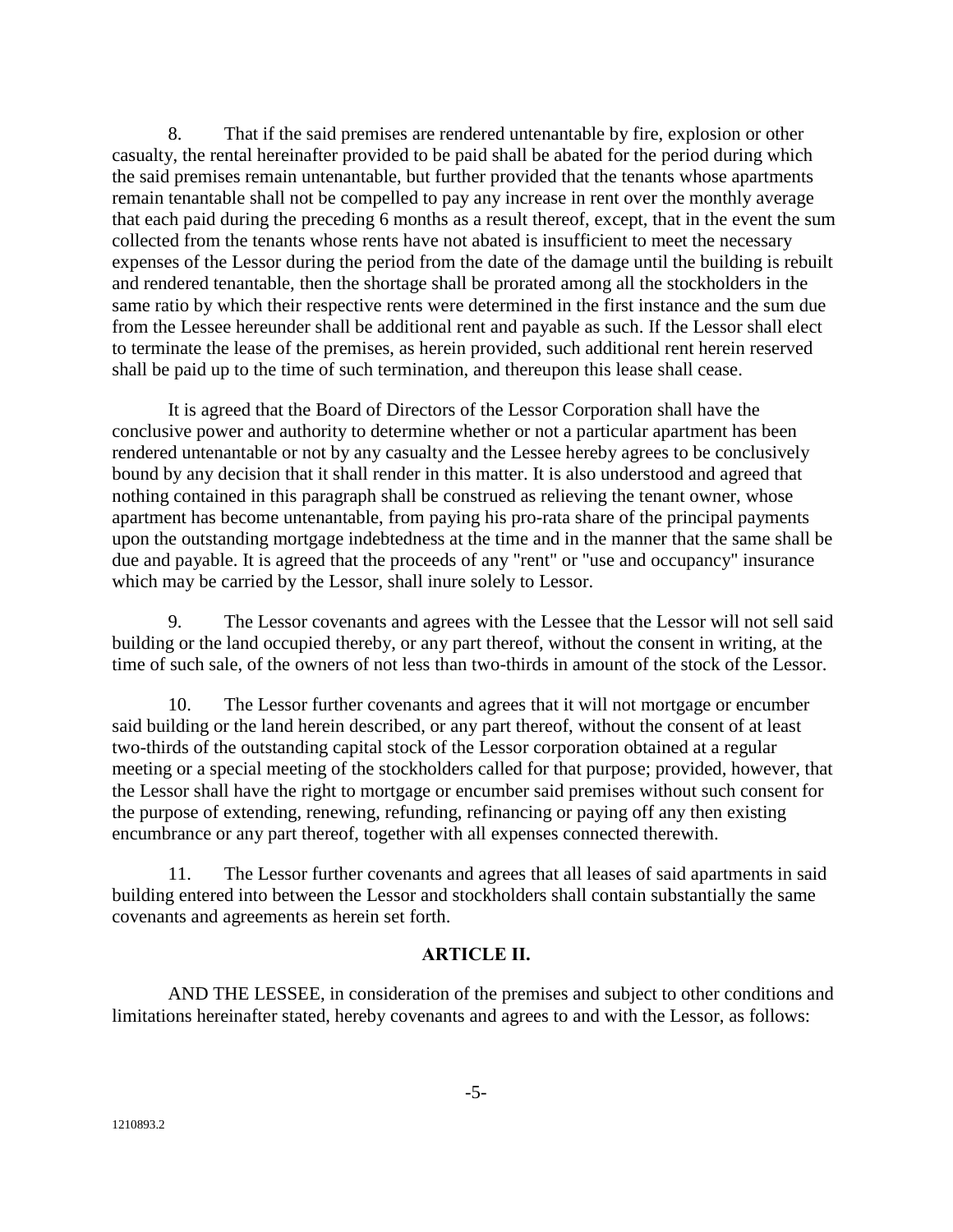1. To pay to the Lessor at the office of the Treasurer of the Lessor, or at such place in Chicago as the Treasurer may in writing appoint, an annual assessment as rental for said apartment for and during the term of this lease equal to that proportion of the gross amount required by the Lessor during each year for the purposes next mentioned which the number of shares of the capital stock of the Lessor owned by Lessee herein bears to the total number of shares of stock of the Lessor then outstanding, to-wit one/22255th of the gross amount so required for each share of said stock owned by the Lessee herein; it being understood and agreed that the Board of Directors of the Lessor shall, by resolution adopted at its first meeting after the annual meeting of stockholders, or at any other subsequent meeting, estimate the sum of money which, in its judgment, will be required by the Lessor during the year next ensuing, commencing on the first day of the Lessor's fiscal year or on the first day of any succeeding month designated by the Board of Directors for the maintenance of the corporate existence of the Lessor and the carrying charges on the property of the Lessor, including payment of taxes and assessments, interest on mortgage indebtedness, insurance, cost of repairs and replacements, and the necessary expense of upkeep, maintenance and operation, plus any deficit in the amount fixed for the preceding year, and levy an assessment therefor; said assessment to be payable, without notice, in equal monthly installments in advance on the first day of each and every month during said year.

And to pay to the Lessor as above set forth a further annual assessment for the purpose of meeting payments on principal of the outstanding mortgage indebtedness on said premises, and required to be made by the Lessor during the fiscal year; which assessment shall be determined and shall be payable in the same manner and proportion as next hereinbefore outlined and any amounts so paid shall be considered as "Contributed Capital" or "Paid in Surplus" upon the books of the corporation.

It is further understood and agreed that if at any time the Board of Directors shall, by resolution, declare that an emergency exists requiring additional funds not included in the annual estimates above referred to, the said Board may make a supplemental estimate of the sum to be required by the Lessor for the purposes above mentioned for the ensuing year, and levy an assessment therefor, which shall be payable in the proportion hereinbefore specified and in such manner as shall be determined by the Board of Directors.

It is further understood and agreed that the right to establish the amount, and to require the payment of any of the assessments above provided for, shall be possessed only by the Board of Directors of the Lessor, and shall not pass to any receiver or creditor of the Lessor.

2. That the Lessor may at any time by resolution of the Board of Directors establish House Rules for the management and control of said building, and change the same from time to time. This lease shall be in all respects and at all times subject to said Rules as appended hereto and those hereafter established, and to the By-Laws of the Lessor, to the same extent as if they were written herein; and the Lessee covenants to obey all such rules and to require them to be obeyed by the members of Lessee's family, and Lessee's servants, agents and employees;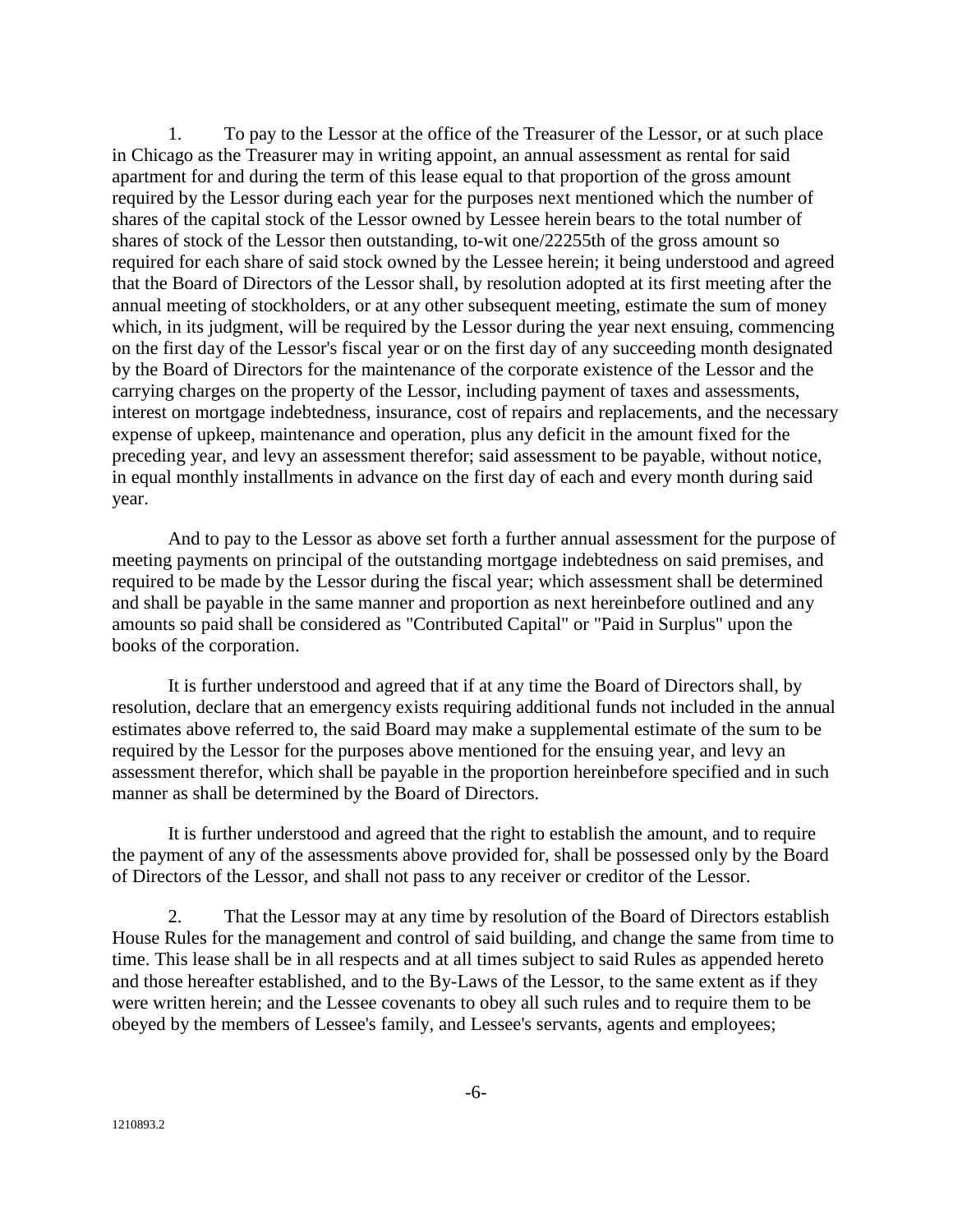provided, however, that all such By-Laws, rules and regulations shall affect all leases to stockholders, uniformly.

3. That the Lessee shall not, at any time during the term of this lease, use or permit the use of any part of the demised premises for any purpose other than as a private residence for Lessee and family, nor for any purpose that will injure the reputation of said building or disturb the tenants thereof, and shall not suffer anything to be done or kept therein which will increase the rate of fire insurance upon said building or the contents thereof, or which will interfere with the rights of other tenants or obstruct the public halls or stairways of said building, or annoy other tenants by unreasonable sounds or otherwise; and that the Lessee will comply with all regulations and requirements of the Health Department and of any other lawful authority. If, by reason of any use of said premises by the Lessee, the rate of fire insurance on the building shall be increased, the Lessee shall be personally liable to the Lessor for the increased cost of insurance, which shall be added to his assessment and collected with the next installment as a part thereof.

4. That the Lessee will not make any structural alterations in or additions to said demised premises, nor any changes, alterations or additions in or to the exterior of said building or any part of the interior thereof, except with the previous written consent in each case of the Board of Directors of the Lessor; that as a condition precedent to the receipt of any such consent of the Board of Directors of the Lessor, the Lessee shall furnish drawings prepared by a licensed architect or structural engineer, setting forth the proposed changes, alterations, or additions; that, regardless of any consent of the Board of Directors of the Lessor, the Lessee shall remain liable for any damage to the building or other apartments resulting from structural alterations, and that he shall pay the costs of any additional building services such as elevator service, electricity, water, and cleaning; that, during the construction of any changes, alterations, or additions, any use of the elevators in the building will be made only in the manner and during the times specified by the Lessor; that any such additions, replacements, or improvements shall not be made pursuant to a conditional sales contract, and shall not be covered by any chattel mortgage, and when made, shall become the property of the Lessor to the same extent as though originally installed by and paid for by the Lessor; and, in the event of any assignment of the Lessee's interest in this lease, any addition, replacement, or improvement constructed by the Lessee shall be considered a part of such assignment; that the Lessee will conform fully to all then existing municipal codes in the installation of any additions, alterations, and replacements; that the Lessee will at Lessee's own expense keep the interior of said demised premises in good condition and repair and in keeping with the character of the rest of the building, and will maintain and keep in repair all plumbing, heating and electrical fixtures, stoves, and refrigerators within or appertaining to said demised premises and if any of said fixtures or attachments are replaced, he will replace them with articles of equal or better size, design and quality. Lessor shall not be answerable or chargeable for any decorations or repairs therein or thereto except as herein specifically provided, nor for any damage caused to said demised premises or its contents by leakage or overflow of water, gas, steam or vapor from any water, steam, drain or gas pipes or electric conduits or from any other source belonging or appertaining to any other part of said building which is under lease, unless the repairs were necessitated or the damage caused by the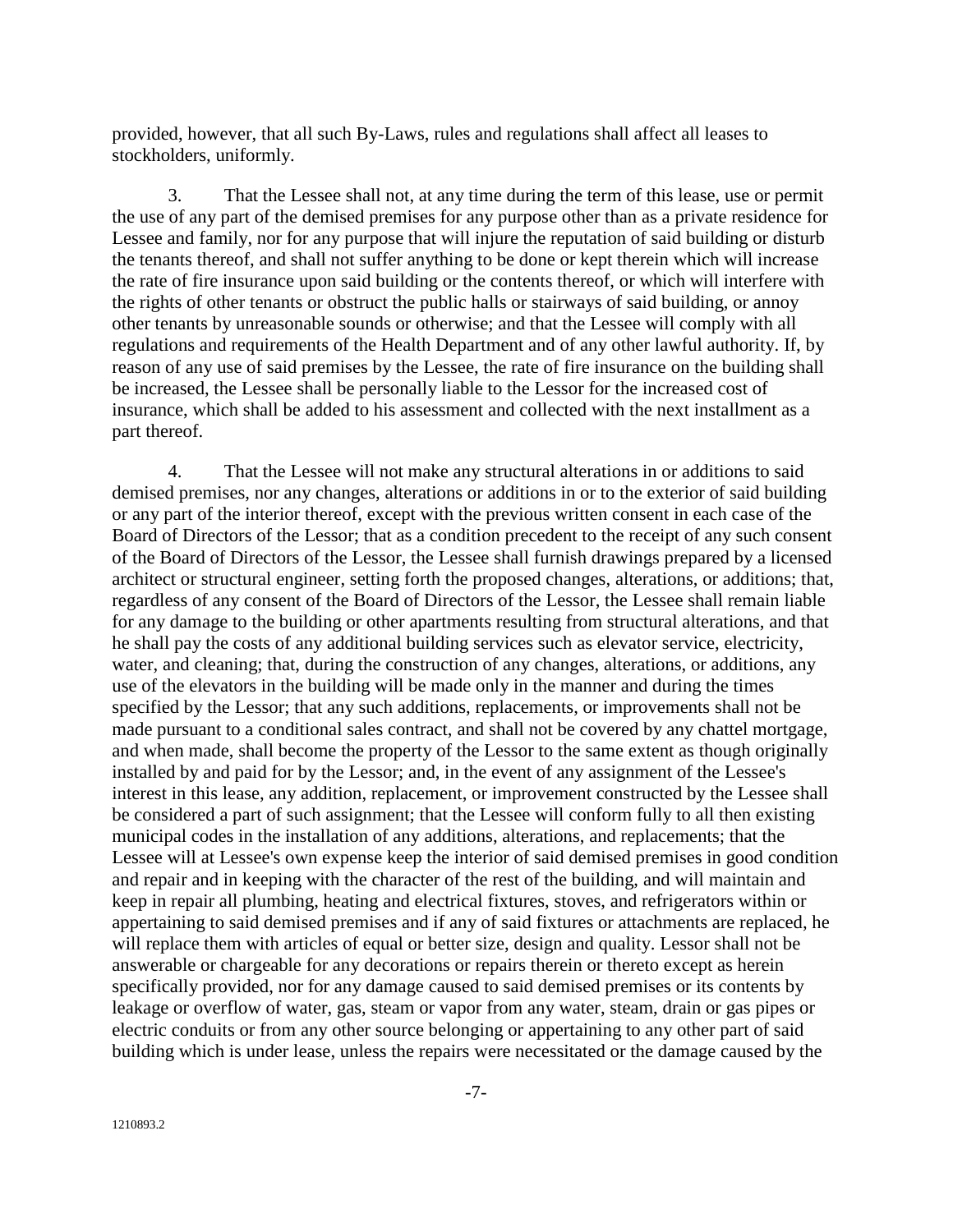neglect or fault of the Lessor or its employees. The Lessee shall be liable for any wilful damage done to or committed upon any other part of the property owned by the Lessor, either by Lessee or by any occupant of the apartment under lease to Lessee. Should the Lessee at any time refuse or neglect for ten days after written notice to make the repairs which Lessee is required to make, or to maintain said demised premises in good condition and repair, the Lessor may make such repairs or place said demised premises in proper condition, and may enter or cause its agents or servants to enter the demised premises for that purpose, and all expenses incurred by the Lessor in that behalf shall be added to the assessment on said premises and paid by Lessee as a part of the next due installment thereof.

Any damage caused to the decorations in any apartment because of leaks in the roof of the building shall be borne by the Lessor, and any such damage caused by leaky radiators, ice boxes or any other cause from within another apartment, except from concealed pipes or plumbing not susceptible to inspection by the Lessee, shall be borne by the Lessee from whose apartment said damage was caused, and shall be apportioned as follows: If said damage was caused within one year from the date said decoration was completed, the Lessor shall repair the damage, if caused by leaky roof, or if the Lessee is in default, such Lessee shall repair the damage; if caused after one year and before two years have elapsed, one-half of the damage shall be borne by the party in default and one-half by the Lessee of the apartment; if after two years after said decoration was completed, the damage shall be repaired by the Lessee alone. The Lessor, its officers, or agents, shall have no responsibility or authority to establish the measure of damages as between any two or more Lessees, and the sole recourse of any Lessee shall be to the other Lessee or Lessees who have caused any damage to the apartment as above set forth.

5. This demise is made to the Lessee as the owner of a unit of the capital stock of the Lessor (which unit consists of the number of shares evidenced by the Stock Certificate of said Lessee), and neither this lease, nor the rights of the Lessee hereunder, shall be assigned or transferred, except upon the transfer of said unit of stock and except to the transferee thereof; and said shares of stock shall only be transferred as a unit, unless the Board of. Directors of the Lessor, or a majority of the persons constituting such Board, or the holders of record of a majority of the capital stock of said Lessor by apt resolution, shall approve the division of such shares into separate certificates. Upon transfer of the unit of stock represented hereby, or any part thereof, all rights of the Lessee hereunder shall cease and determine forthwith. Upon the transfer of said unit of stock upon the books of the Lessor, all rights of the Lessee hereunder, shall pass to the transferee of said unit of stock, except that the said transferee, his heirs, legal representatives, lessees or assigns, shall not have any right to occupy said apartment or premises unless and until the consent of the Directors of the Lessor, or a majority of the stockholders thereof, shall be first had and obtained in the manner following, to-wit:

In case a transferee of said unit of stock shall desire to occupy said apartment or premises, or sub-let the same to some other person, the said transferee shall give to the Board of Directors of the Lessor a notice in writing of such desire, giving also the name, address and occupation or business of the person proposed as an occupant of said apartment, together with such other information as the Board of Directors may request. The Board of Directors shall pass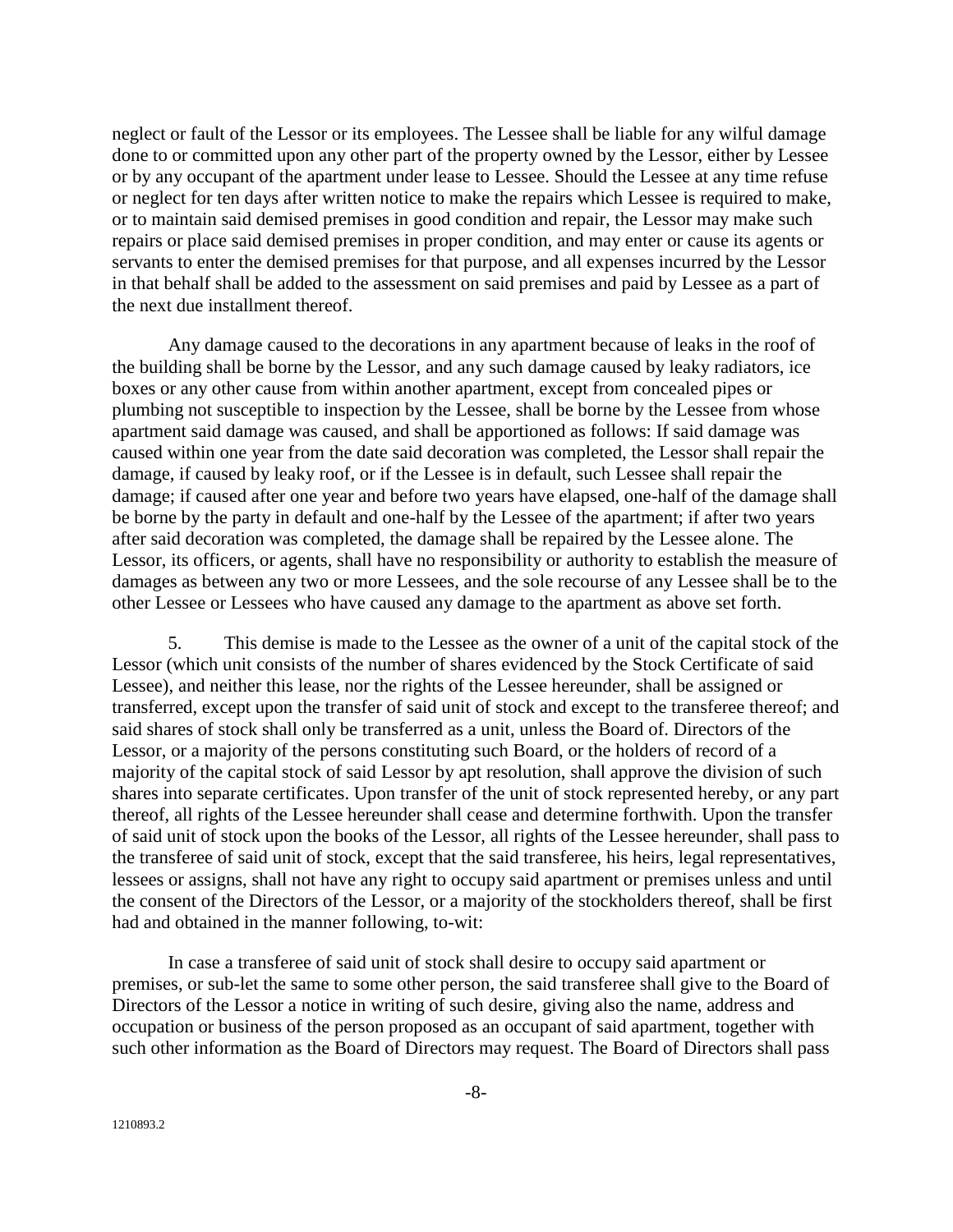upon the application within ten (10) days from the date of its receipt. Any proposed transferee must appear before the Board or any committee which the Board may appoint to determine the fitness of the transferee, unless such appearance shall be waived in writing by such Board or committee. The decision of the Board of Directors shall be final, except that either the person giving such notice to said Board of Directors, or any stockholder, within five (5) days after notice of such decision, may appeal from the decision to the stockholders of the Lessor, by filing with the President a written notice of appeal; whereupon the President shall call a special meeting of the stockholders for the purpose of considering such appeal, and the action of the majority in amount of the outstanding stock represented at said meeting shall be final and conclusive.

6. The Lessee shall not assign this lease nor sublet the demised premises, or any part thereof except on the following terms and conditions:

> (a) The Lessee may assign the leasehold estate hereby created only with the previous consent of the Board of Directors of the Lessor, given pursuant to resolution adopted at any meeting of said Board of Directors, duly and regularly called for that purpose, or upon the approval of a majority in amount of the stock represented at a special meeting of the stockholders of the Lessor called for that purpose in accordance with the By-Laws of said Lessor; provided, the assignee shall also simultaneously acquire the Lessee's required shares of stock of the Lessor as hereinbefore provided, and shall have, in writing, assumed all the obligations of the Lessee hereunder, and shall have delivered to Lessor a duplicate of such assignment and assumption, duly executed by the Lessee and the assignee. Upon an assignment made in accordance with the provisions hereof, the Lessee so assigning shall be relieved from all liability thereafter accruing hereunder.

> The stockholder desiring to make assignment shall make written application to the Board of Directors giving the name, address and occupation or business of the party to whom he proposes to assign his lease, together with any other information required by the Board of Directors. The Board of Directors shall pass upon the application within ten days from the date of its receipt, and the decision of the Board of Directors shall be final and conclusive; except that in case the application is refused by the Directors, the stockholder in interest shall have the right to appeal to the stockholders, as hereinbefore provided in **Paragraph 5** of ARTICLE II hereof, and the action of the stockholders upon such appeal shall be final and conclusive. If such assignment is approved by the Directors, or is approved upon appeal to the stockholders as hereinbefore provided, the applicant shall surrender his certificate of stock to the Lessor, and a new certificate shall be issued and delivered to the assignee.

(b) The Lessee may sublet, for periods not exceeding five years at a time, all but not a part of the premises hereby demised, to a sub-tenant only with the previous written consent of the Board of Directors of the Lessor, pursuant to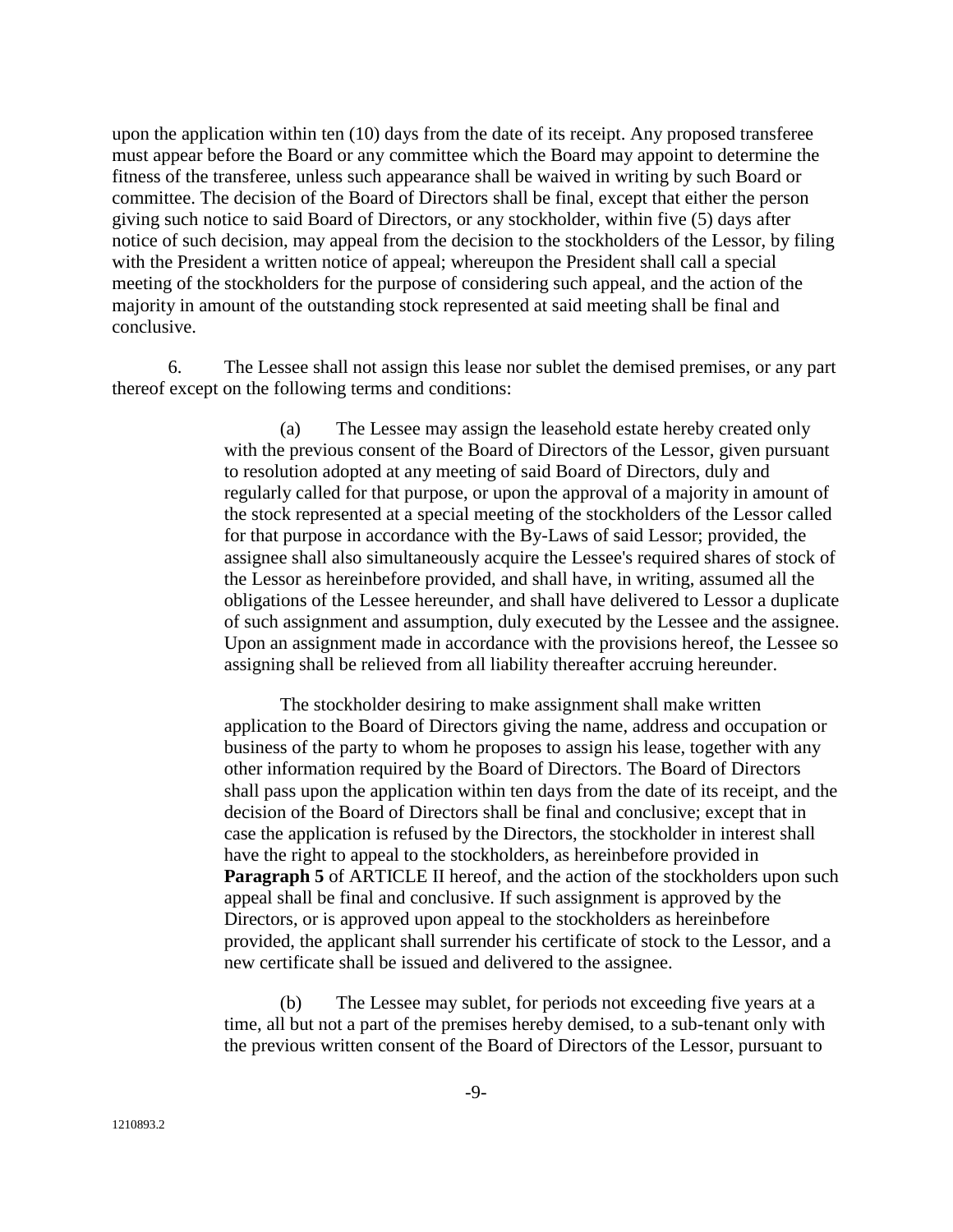resolution of said Board adopted at any meeting duly and regularly called for that purpose, and by such form of sub-lease as shall be approved by the Board of Directors. Such approval, however, shall not operate to relieve the Lessee hereunder of any obligation for the payment of assessments or otherwise, but shall only be an approval of the sub-tenant as an acceptable occupant of the apartment. In case the application is refused, the stockholder in interest shall have the right to appeal to the stockholders, as hereinbefore specified in **Paragraph 5** of ARTICLE II hereof.

Any attempted assignment of this lease or sub-letting of said premises otherwise than in accordance with the provisions hereof shall be null and void.

(c) No assignment of this lease may be made to any assignee who has been a subtenant in any apartment in the building of which the demised premises form a part, during any part of a period six months prior to the date of such assignment, without the consent of the Board of Directors as hereinbefore provided and without the written consent of the tenant stockholder who shall previously have leased to said assignee.

(d) The Lessee or his or her heirs, executors, administrators or assigns shall have the right and option to cancel and terminate this lease on the 30th day of September, in any year of the term hereof, upon serving written notice to that effect upon the Lessor, on or before the 1st day of July preceding the date of such cancellation, and depositing with the Lessor, together with such notice (1) the Lessee's counterpart of said lease duly assigned in blank; (2) the Lessee's certificate of stock representing all of the shares of the common capital stock of the Lessor corporation held by the Lessee appurtenant to his said lease, duly stamped and endorsed in blank to the satisfaction of the Lessor; and (3) payment in full of all sums due or to become due up to the time of the termination date as set forth in such notice. Said amounts shall include all rents and other charges and assessments theretofore incurred or fixed by the Board of Directors. Said right and option to cancel and terminate this lease shall be further conditioned upon and be effective only upon full performance of the following conditions:

> (1) Access to the demised premises shall be given to the Lessor, at all reasonable hours after the serving of such written notice, for the purpose of showing the said premises to prospective tenants or purchasers.

> (2) Actual possession of the demised premises shall be surrendered to the Lessor not later than August 1st prior to the date of termination of said lease, together with all fixtures, paneling, fireplaces, mantels, trim, finish, decoration, refrigerators, stoves and other improvements which may prior thereto have been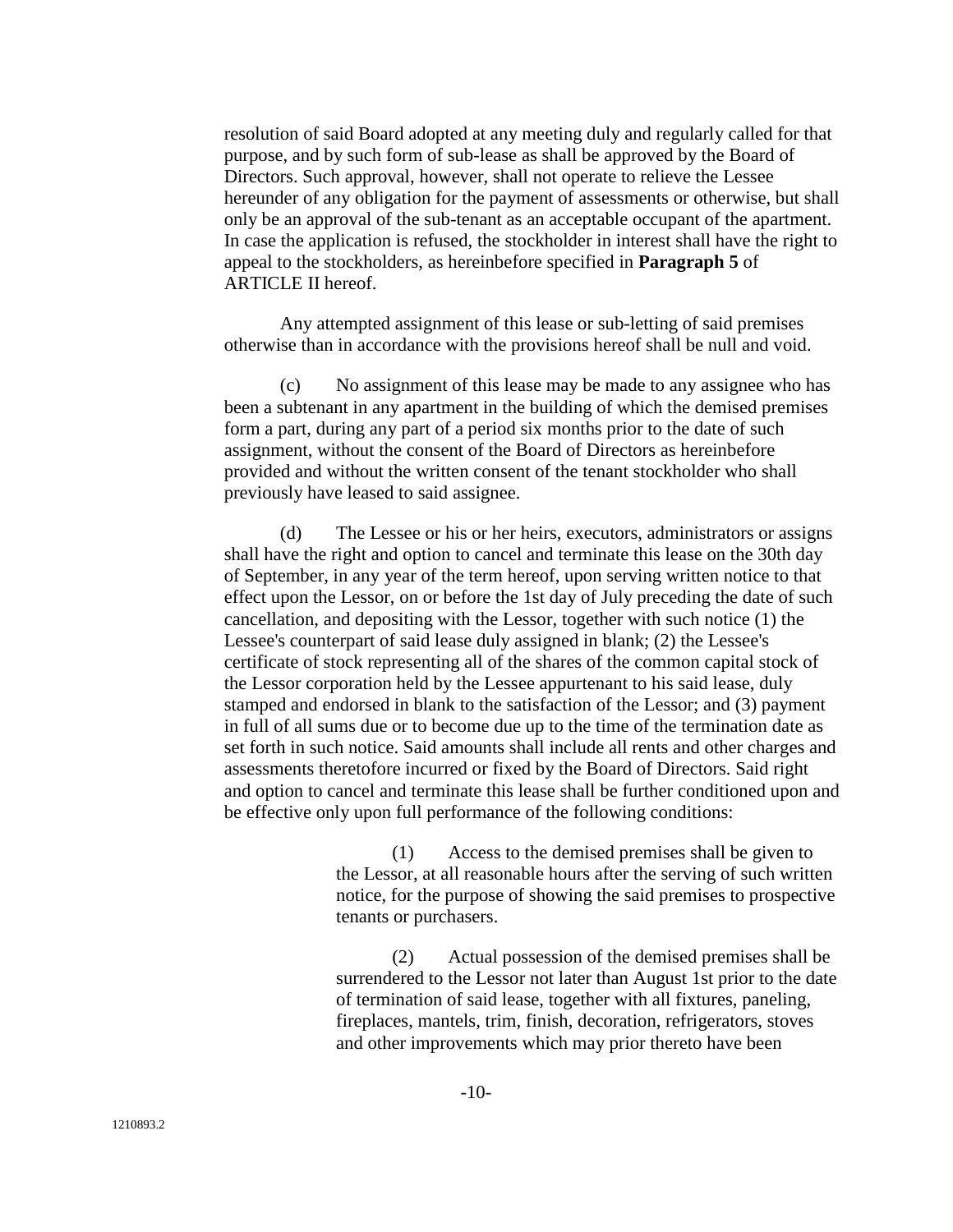installed in the demised premises; or if the Lessor consents, the Lessee may remove the same, if the Lessee shall at his own expense have replaced the same with other fixtures, paneling, fireplaces, mantels, trim, finish, decoration, refrigerators, stoves or other improvements and thereby placed the demised premises, at the termination of the lease, in good order and rentable condition to the reasonable satisfaction of the Lessor's Board of Directors, reasonable wear and tear excepted.

(3) The Lessee shall, upon demand of the Lessor, or its agents, or assigns, execute, acknowledge and deliver to the Lessor or its assigns, any instrument which may reasonably be required, surrendering as of the date of such termination, all estate and interest in and to said demised premises or in the property of which they are a part;

And thereupon, upon the termination date specified, and from and after such date, the Lessee shall have no further interest in said demised premises and the said lease shall stand irrevocably cancelled and all rights, duties and obligations of the parties thereunder shall cease and determine as of said date, and all Lessee's interest in said stock shall immediately pass to and become the sole property of the Lessor or its duly constituted nominee or assignee.

7. That said premises shall not be used as a "boarding" or "lodging" house, or for a school, or to give instructions in music or singing, and none of the rooms shall be offered for sale or for lease by placing notices on any door, window or wall of the building, nor by advertising the same, directly or indirectly, in any newspaper, or otherwise; and that no provisions, milk, ice, marketing, groceries or like merchandise shall be taken into the premises through the front door of said building.

8. That upon the termination of this lease, by lapse of time or otherwise, the Lessee will surrender and deliver up possession of said demised premises in good condition and repair to the Lessor, ordinary wear and tear excepted, including all additions, alterations and improvements which cannot be removed without damage to the demised premises.

9. That in case of default of the Lessee in the payment of any assessment herein provided for, for a period of thirty (30) days after notice in writing of such default, or in case of default in the performance of any other of the covenants, or observance of any other of the conditions or provisions of this lease on the Lessee's part to be performed, and the continuance of said default for thirty (30) days after written notice of said default from Lessor, this lease and the estate or interest hereby created, shall, at the option of the Lessor, cease and determine, and it shall thereupon be lawful for the Lessor, immediately or at any time thereafter, to re-enter said premises and repossess the same as if this lease had never been made, and remove all persons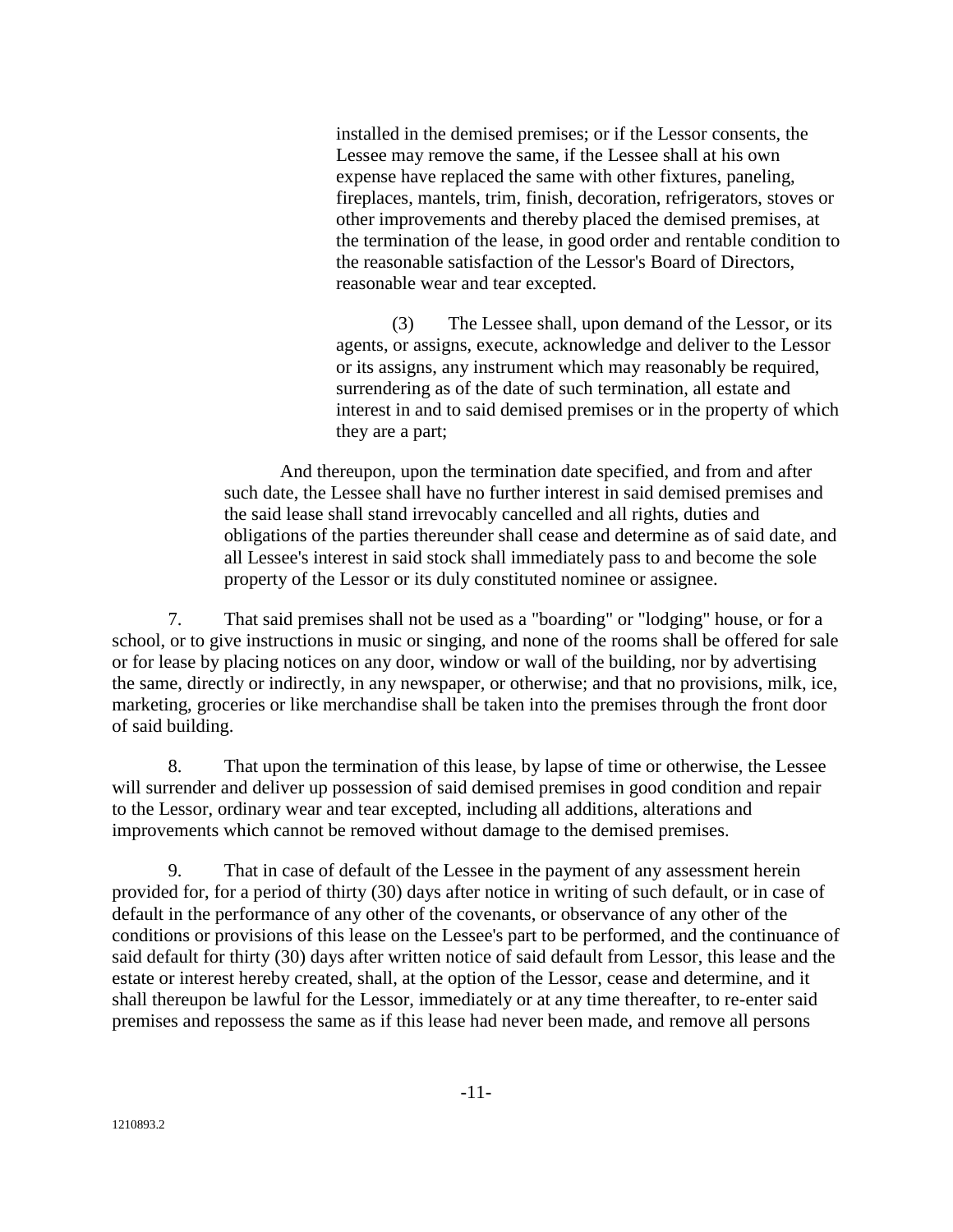and property therefrom either by forcible entry and detainer proceedings, or by any suitable action or proceeding at law or in equity.

10. That in case the Lessee shall vacate or abandon said premises during the life of this lease, for a period of thirty days, during which time he shall be in default in the payment of assessments or installments thereof or be otherwise in default, the Lessor may, at its option, without terminating this lease, enter into said premises, and re-let the same, for the account of the Lessee, for such rent and upon such terms as shall be satisfactory to the Lessor; and for the purpose of such re-letting the Lessor is authorized to make any decorations, repairs, changes, alterations or additions in or to said demised premises that may be necessary or convenient, and if a sufficient sum shall not be realized monthly from such re-letting, after paying all of the costs and expenses of such repairs, changes, alterations, additions or decorations, and the expenses of such re-letting and the collection of the rent accruing therefrom each month, to satisfy the monthly installments of assessments above provided to be paid by the Lessee, then the Lessee will satisfy and pay such deficiency each month upon demand therefor.

11. The Lessor agrees to maintain books of account in accordance with recognized accounting practice and agrees to permit access to such books of account by the Lessee or his authorized representatives at such times and under such conditions as may be authorized by the Board of Directors of the Lessor. The Lessor agrees that it will annually render a statement of all receipts and disbursements to Lessee, prepared and certified by a Certified Public Accountant.

12. That the Lessor has installed equipment for the sub-metering of electricity used by the Lessee in and about the demised premises and the Lessee agrees to purchase electricity, exclusively from the Lessor, at the rates customarily charged by the Lessor but not to exceed the rate charged by the Commonwealth Edison Co. for similar service. Lessee's failure to promptly pay for all electricity shall entitle the Lessor to discontinue such service without notice and no such discontinuance shall be deemed an eviction or disturbance of the Lessee's use of the premises or render the Lessor liable for damages or relieve the Lessee from performance of the obligations of the Lessee. Lessor may discontinue supplying electricity at any time upon ten (10) days written notice, provided it shall arrange, without expense to the Lessee, to connect Lessee's meter with the lines of the Commonwealth Edison Co. or any utility providing similar service.

13. That the Lessee will not install any garbage dispose-all, electric stove, dishwater, refrigerator, ironing machine, or other electrical device, in the operation of which a large amount of electrical power would necessarily be consumed, without the prior approval of the Board of Directors.

14. That the Lessee will install no air conditioner, humidifier, or other device requiring the use of water, without the prior consent of the Lessor, and without the payment of compensation at a rate determined by the Lessor; no vents, ducts, or other equipment will be placed outside the premises in the halls, corridors, or windows.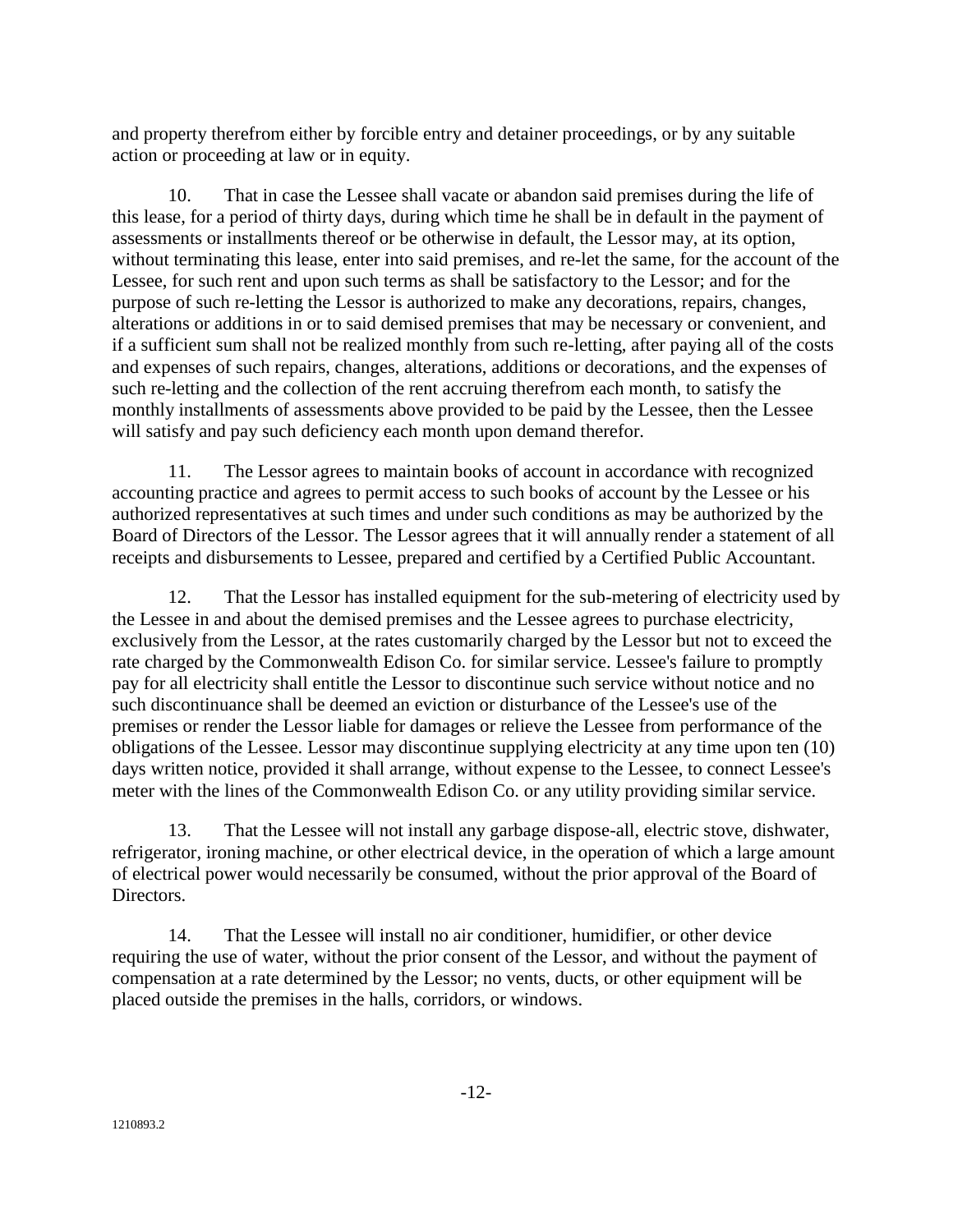15. That the lessee will not install any radio, television, or other article or appliance of any kind, whether in use as of this date, or discovered or invented subsequent to this date connected by any wire, pipe, or other connection, or means to any part of the super-structure or exterior of the building without the prior consent of the Board of Directors.

16. Lessee will not keep or permit to be kept in or about the premises or apartment any animal except in compliance with all rules laid down by the Lessor, including the following rules:

> (a) One dog or one cat is allowed per apartment or combined apartment.

(b) The Board shall require the registration of the pet with the building property manager, which registration shall require a photo of the pet.

(c) No pet shall weigh more than 20 pounds at maturity.

(d) When outside an apartment within the building, a pet must be in an enclosed carrier such as those allowed on airplanes and/or trains.

(e) Pets must enter and exit the building only via the rear service entrance, rear service elevator, rear service stairs, basement, and tier service elevators. Even in an enclosed carrier, pets are not allowed in other common areas and pets are allowed in the above named areas only en route to and/or from an apartment.

(f) The Board shall set monthly fees for dogs of up to 1% and for cats of up to .5% of the regular assessment for the apartment where the pet resides. The Board may require a security deposit.

(g) The Board shall establish specific procedures to report a violation.

(h) A shareholder who owns a pet shall be penalized for actions of the pet which disturb neighbors, which cause damage, or which otherwise violate Corporation rules. A shareholder is responsible for the actions of his sub-lessee, as is his sub-lessee.

(i) The Board shall have the authority to rule that a pet be permanently removed from the building should there be multiple violations which are unresolved to the Board's satisfaction.

(j) The Board shall have the authority to revoke a shareholder's right to own a pet as a result of multiple violations which are unresolved to the Board's satisfaction.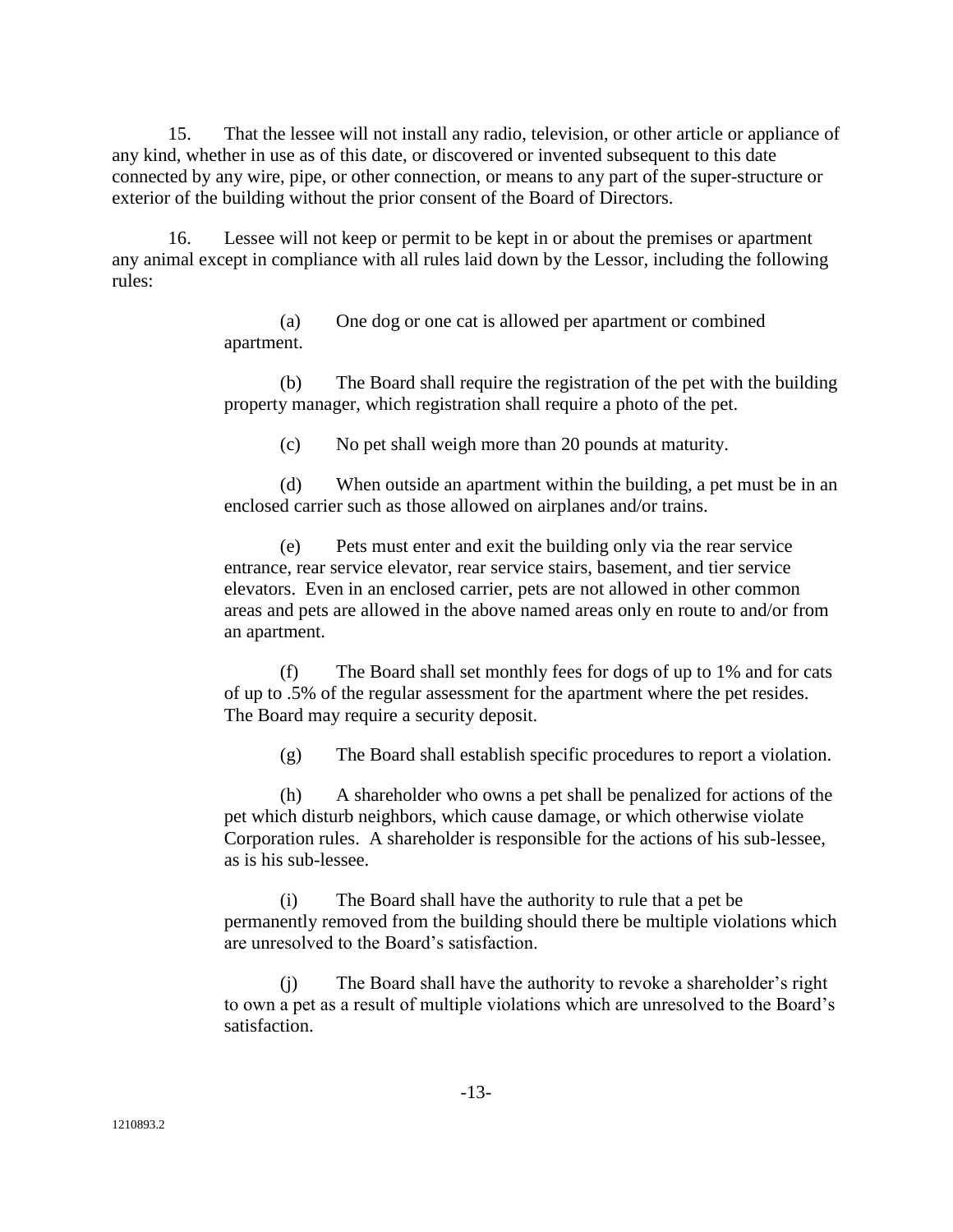(k) The Board shall establish a permanent Pet Committee. Said Committee shall have specific responsibilities, as determined by the Board, relating to the enforcement of rules and procedures.

(l) Pets registered with the Corporation prior to this change in Section 16 of Article II shall be allowed to continue to reside in the apartment and must follow all of the regulations in this change.

## **ARTICLE III.**

#### **MUTUAL COVENANTS**

It is expressly understood and agreed and is a condition of this lease:

1. That none of the owners, present or future, of the stock of the Lessor corporation, nor any directors or officers, present or future, of said Lessor corporation, shall be personally liable upon any of the covenants or agreements of the Lessor contained in this instrument.

2. That the rights and remedies herein created are cumulative and the use of one remedy shall not be taken to exclude or waive the right to the use of any other allowed by law.

3. That any notice to be served on the Lessor or Lessee hereunder shall be deemed to have been duly given if either delivered personally, to any Officer of the Lessor, or to the Lessee, or by mailing said notice by United States registered mail, postage prepaid, addressed to the Lessor or Lessee at said Apartment Building, provided, however, that either party may give the other party hereto from time to time hereafter in writing, a notice of changes in address for this purpose, and in that event such new address shall be used in mailing such notice.

4. That all "Proprietary Leases" in said building entered into between the Lessor and stockholders of the Lessor shall contain substantially the same covenants and agreements as herein set forth, and the form of these leases as distinct from the House Rules, shall not be changed except with the written consent of the holders of two-thirds of the amount of the outstanding capital stock, through an affirmative vote taken at a stockholders' meeting duly called for this purpose.

5. That the Lessor has made no representations or promises relative to the Apartment Building or the Apartment except those contained herein.

6. That the references herein to the "Lessor" shall be deemed to include its successors and assigns, and the references herein to the "Lessee" or a stockholder of the Lessor shall be deemed to include the heirs, executors, administrators, legatees and assigns of the Lessee and of such stockholder, and although the above terms are expressed in the singular number, it shall nevertheless be taken to apply to the persons appearing as the actual Lessees hereunder whether one or more, male or female.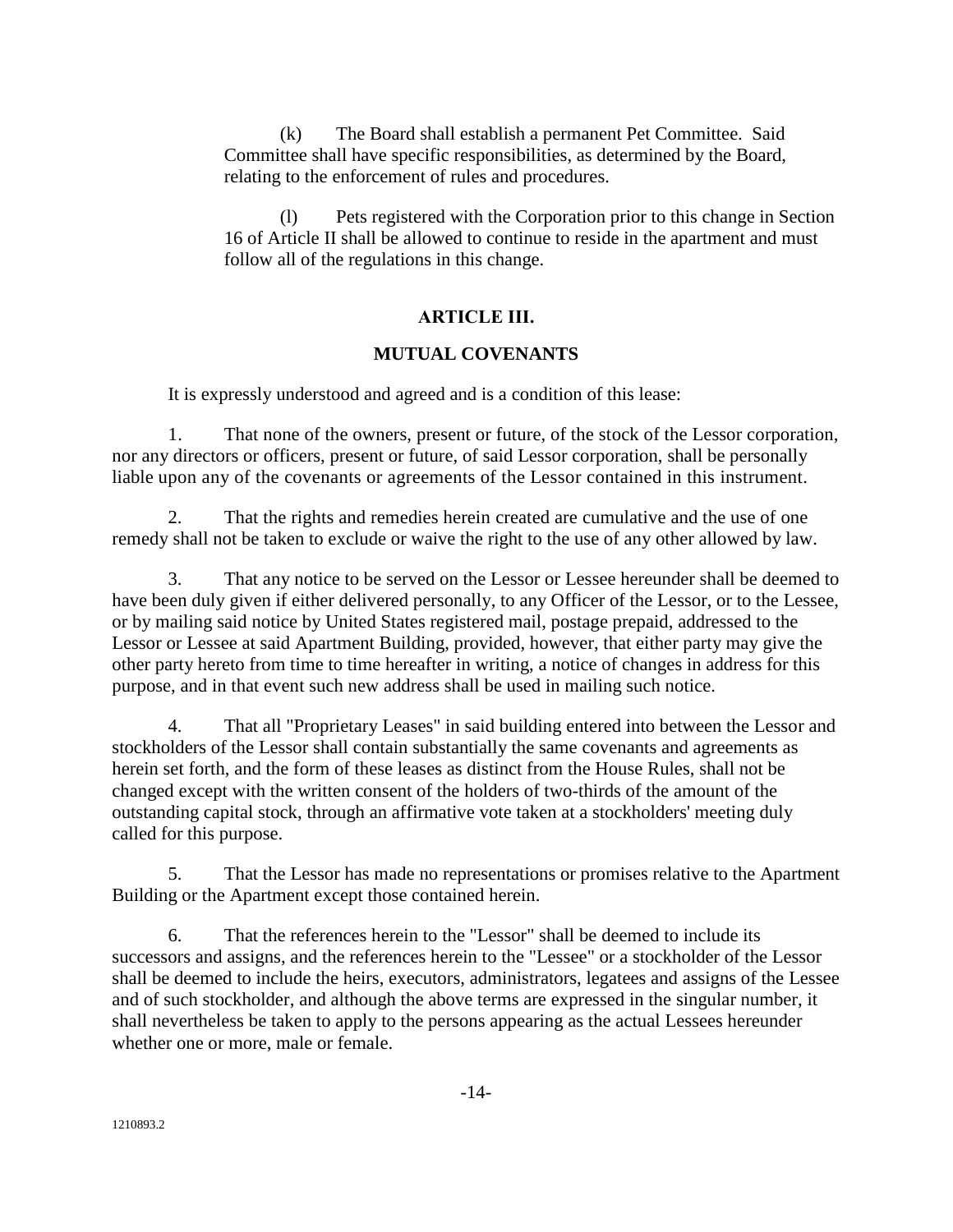7. That the omission of the Board of Directors of the Lessor after the expiration of any year of said term to fix the rental hereunder for that or the next year, shall not be deemed a waiver or modification in any respect of the covenants or provisions of this lease, or a release of the Lessee from the obligation to pay any installment of rental for that or any subsequent year if later determined.

8. That the shares of capital stock of the Lessor held by the Lessee in connection with the allotment of said apartment have been acquired or owned subject to the following conditions agreed upon with the Lessor and with each other by the original owners of all its issued capital stock for their mutual benefit:

> (a) The shares represented by each certificate are transferable only as an entirety except where the Board of Directors by resolution shall approve the division of such shares into separate certificates.

(b) The corporation shall have a first and paramount lien upon all the shares of capital stock of this corporation registered in the name of each stockholder for debts due the corporation by such stockholder, and for the purpose of enforcing such lien, the Board of Directors may sell the shares in such manner as they see fit, but no sale shall be made until the debt is due and payable and default shall have been made and then only after sixty days notice in writing of the intention to sell shall have been served on such stockholder, his executor or administrator.

(c) No sale or transfer of the shares of capital stock represented by this certificate and no assignment of any proprietary lease issued by this corporation shall be made without the written consent of this corporation.

(d) No one acquiring such shares or any part thereof by purchase, gift, bequest or operation of law, shall acquire title to this lease nor the right to assignment thereof nor to a new proprietary lease without the written consent of the Lessor secured in accordance with the terms of ARTICLE II, **Paragraph 5**, hereof.

9. That this lease and the interest of said Lessee, his spouse, heirs, executors, administrators and assigns, in said premises are subject and subordinate to the lien of an existing encumbrance of record for the original principal sum of \$1,370,000.00 as more fully hereinbefore described together with all charges accrued or to accrue thereunder according to the tenor thereof.

> (a) That in case the said Lessor shall at any time or times hereafter during the life of the Lessee or within twenty-one (21) years thereafter, desire to mortgage said real estate and building for its corporate purposes, and shall, with the consent in writing of the owners of not less than two-thirds in amount of the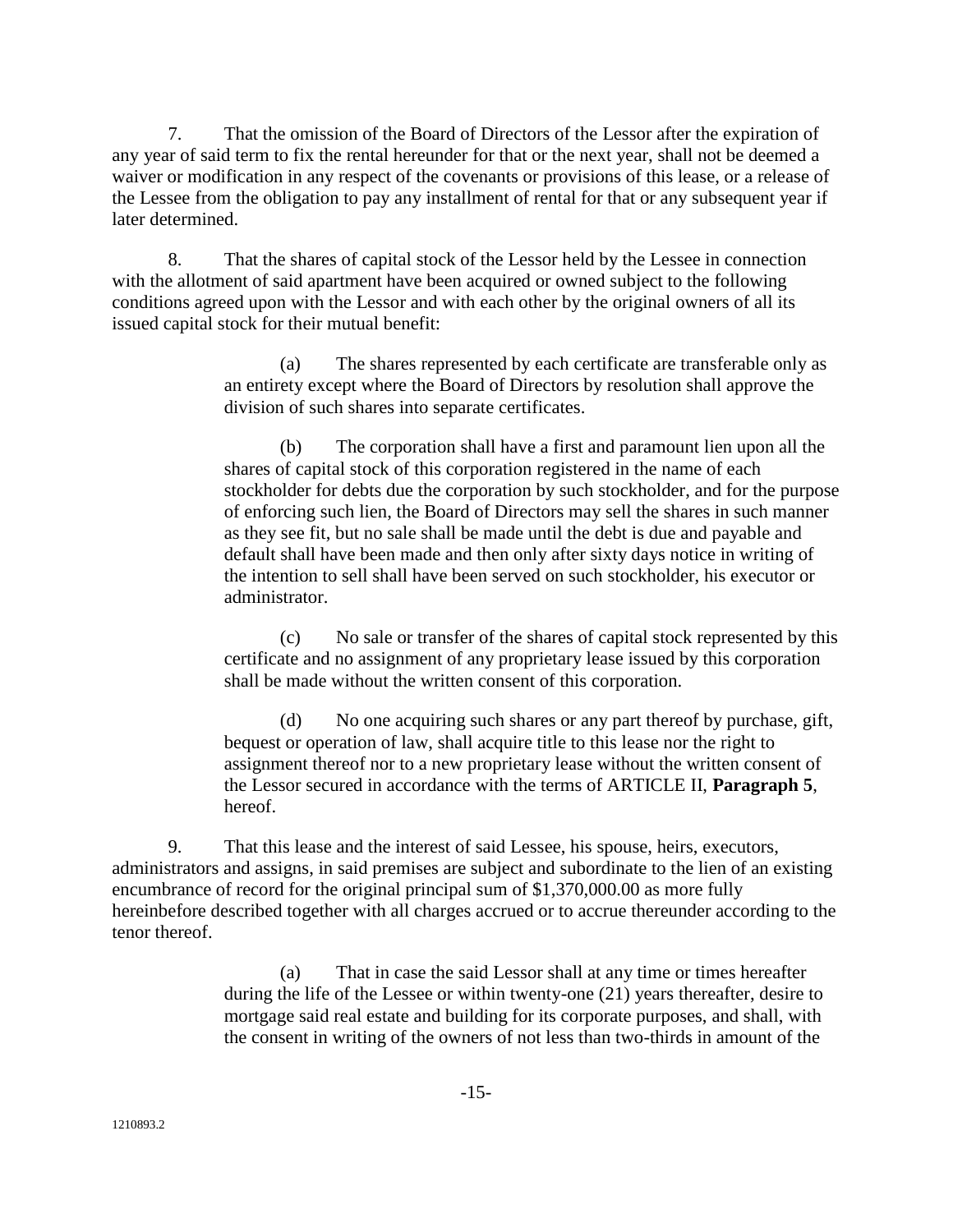stock of the Lessor then outstanding, make, execute and deliver any mortgage, mortgages, trust deed or trust deeds, pledging or conveying said real estate and building, or any part thereof, as security for any corporate debt hereafter contracted or incurred, or in case said Lessor shall, within the period aforesaid, with or without such written consent of stockholders, make, execute and deliver any agreement for the renewal or extension of the existing encumbrance on said real estate and building, or any new mortgage, mortgages, trust deed or trust deeds in lieu of or for the purpose of paying off or refunding any such existing encumbrance or encumbrances or any part thereof, then, and in every such case, the estate and interest herein granted and demised to said Lessee in and to said premises, together with any estate right or interest created by virtue of the homestead exemption laws of the State of Illinois in favor of said Lessee and/or the spouse of said Lessee, shall vest immediately in and inure to the benefit of such mortgagee, grantee named in any such trust deed, or person granting the renewal or extension of such existing encumbrance, for the same purposes and to and upon the same trusts and subject to all the powers, covenants, agreements and provisions in such mortgage, trust deed or agreement mentioned, to the same extent and in like manner as though said Lessee herein and spouse, if any, and all persons claiming by, through or under said Lessee had joined with the said Lessor in making, signing, sealing, delivering and acknowledging such mortgage, trust deed or agreement, and had expressly released and waived all homestead rights under the exemption laws of the State of Illinois.

(b) And moreover the said Lessee, for the said Lessee and the spouse, if any, of said Lessee, and for all persons claiming by, through or under said Lessee, hereby covenants and agrees with said Lessor that upon the making, executing and delivering by said Lessor of any such mortgage, trust deed or agreement, said Lessee and the spouse, if any, of said Lessee and all persons rightfully claiming any estate or interest in or to said demised premises under said Lessee will, from time to time, and at all times at the request of said Lessor or at the request of such mortgagee, grantee or person granting such extension or renewal, execute all such conveyances, assignments or further assurances for the further or more perfectly and satisfactorily assuring and confirming in such mortgagee, grantee or person granting such extension or renewal, of all the right, title and interest herein granted and demised to said Lessee as the said Lessor, or said mortgagee, grantee or person granting such extension or renewal shall require and as shall be tendered to be done and executed. And further provided that the interest of said Lessee, and the heirs, executors, administrators and assigns of said Lessee, in said premises shall at all times and under all circumstances be and remain subject to the lien of each, every and all such mortgages and trust deeds aforesaid and of the indebtedness and charges thereby secured to be paid according to the respective tenors thereof.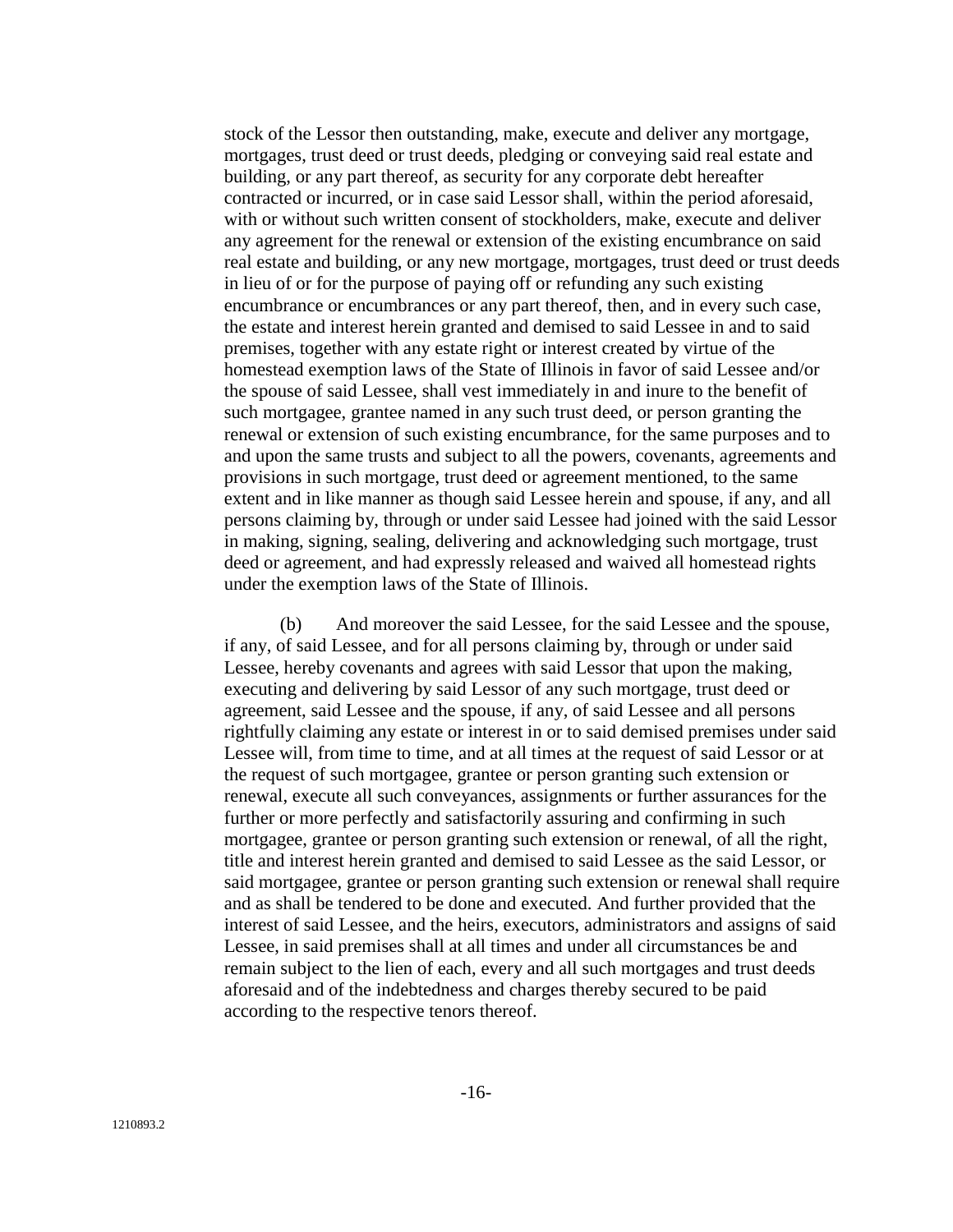10. Lessee shall pay and discharge all reasonable costs, expense and attorney's fees which shall be incurred and expended by the Lessor in collecting any delinquent rents or assessments under this lease, whether by the institution of litigation, or in the taking advice of counsel or otherwise.

11. It is agreed by and between the parties hereto, that this lease will not be recorded.

IN WITNESS WHEREOF, the Lessor has caused this instrument to be signed by its President, duly attested by its Secretary, and its corporate seal to be affixed hereto, and the Lessee has executed this instrument under seal, the day and year first above written.

3750 Lake Shore Drive, Inc.

By:\_\_\_\_\_\_\_\_\_\_\_\_\_\_\_\_\_\_\_\_\_\_\_\_\_\_\_\_\_\_\_\_\_\_\_\_

President

Attest:

Secretary

\_\_\_\_\_\_\_\_\_\_\_\_\_\_\_\_\_\_\_\_\_\_\_\_\_\_\_\_\_\_\_\_\_\_\_

 $_S(Scal)$ 

 $(Seal)$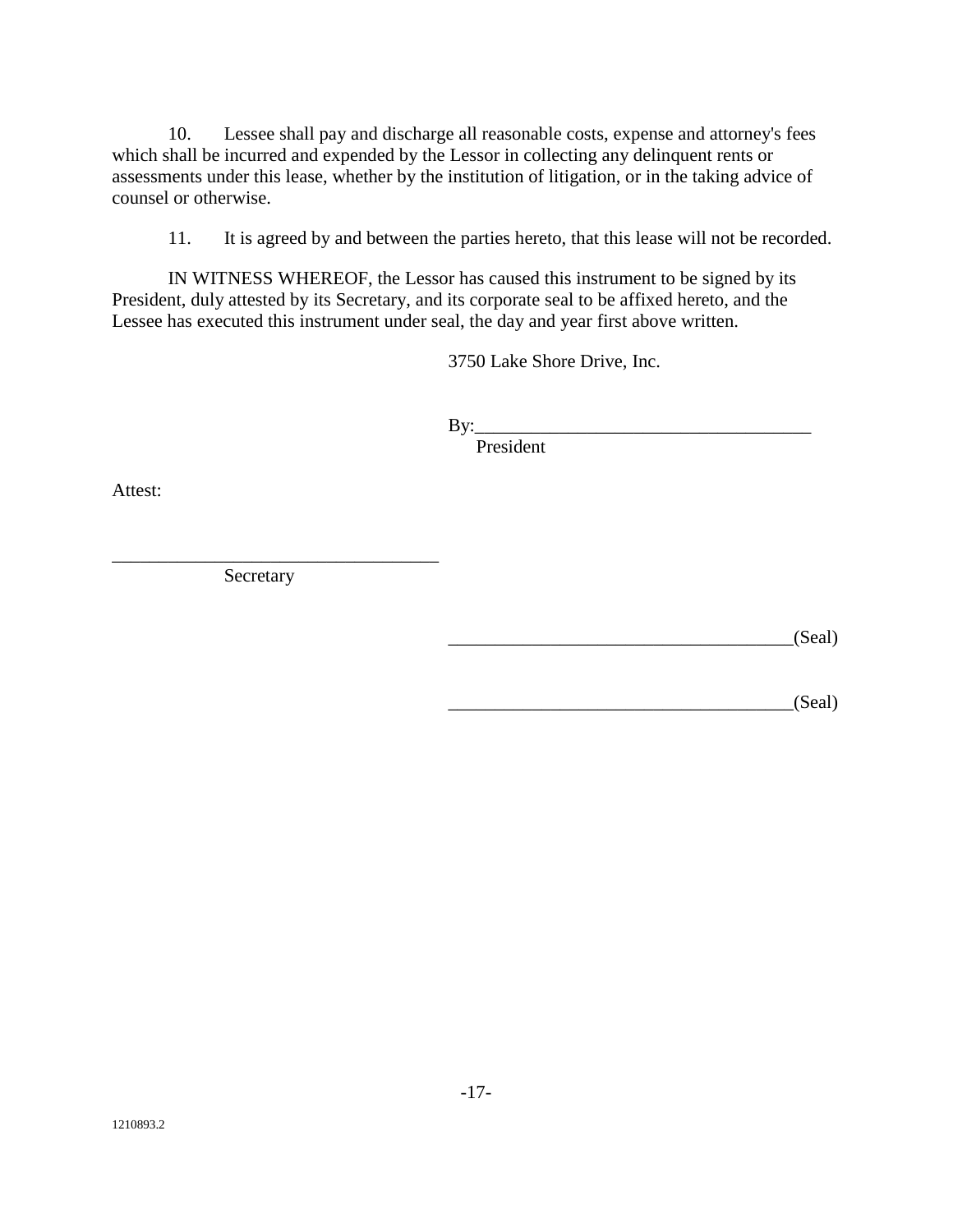| <b>STATE OF ILLINOIS</b> |            |
|--------------------------|------------|
| <b>COUNTY OF COOK</b>    | $\sum$ SS. |

I, \_\_\_\_\_\_\_\_\_\_\_\_\_\_\_\_\_\_\_\_\_\_\_\_\_\_\_\_\_\_\_\_\_\_\_\_\_\_\_\_\_\_, a notary public in and for the said

County, in the State aforesaid, do hereby certify that \_\_\_\_\_\_\_\_\_\_\_\_\_\_\_\_\_\_\_\_\_\_\_\_\_\_\_\_\_\_\_\_\_\_ President of 3750 LAKE SHORE DRIVE, INC. and

Secretary of said Corporation, personally known to me to be the same persons whose names are subscribed to the foregoing instrument as such President and Secretary respectively, appeared before me this day in person and acknowledged that they signed and delivered the said instrument as their own free and voluntary act and as the free and voluntary act of said corporation for the uses and purposes therein set forth; and the said President did then and there say that he signed said instrument by authority of the Board of Directors of said corporation and in its behalf, and the said Secretary did then and there acknowledge that he, as custodian of the corporate seal of said corporation, did affix the said corporate seal of said corporation to said instrument as his own free and voluntary act and as the free and voluntary act of said corporation for the uses and purposes therein set forth.

Given under my hand and Notarial Seal this \_\_\_\_\_\_ day of \_\_\_\_\_\_\_\_\_\_\_\_\_\_\_\_\_\_\_\_\_\_\_ A.D. 20\_\_\_.

> \_\_\_\_\_\_\_\_\_\_\_\_\_\_\_\_\_\_\_\_\_\_\_\_\_\_\_\_\_\_\_\_\_\_\_\_\_\_ Notary Public

(SEAL)

My commission expires on the  $\rule{1em}{0.15mm}$  day of  $\rule{1em}{0.15mm}$   $\qquad$   $\qquad$  A D. 20 $\rule{1em}{0.15mm}$ .

| <b>STATE OF ILLINOIS</b> |            |
|--------------------------|------------|
|                          | $\sum$ SS. |
| <b>COUNTY OF COOK</b>    |            |

I, \_\_\_\_\_\_\_\_\_\_\_\_\_\_\_\_\_\_\_\_\_\_\_\_\_\_\_\_\_\_\_\_\_\_\_\_\_\_\_\_\_\_, a notary public in and for the said County, in the State aforesaid, do hereby certify that personally known to me to be the same person\_\_ whose name\_\_\_\_\_\_\_\_\_ subscribed to the foregoing instrument, appeared before me this day in person and acknowledged that he/she signed, sealed and delivered the said instrument as his/her free and voluntary act for the uses and purposes therein set forth; including the release and waiver of the right of homestead.

Given under my hand and Notarial Seal this \_\_\_\_\_ day of \_\_\_\_\_\_\_\_\_\_\_\_\_\_\_\_\_\_\_\_\_\_\_\_ A.D. 20**15**.

> \_\_\_\_\_\_\_\_\_\_\_\_\_\_\_\_\_\_\_\_\_\_\_\_\_\_\_\_\_\_\_\_\_\_\_\_\_\_ Notary Public

(SEAL)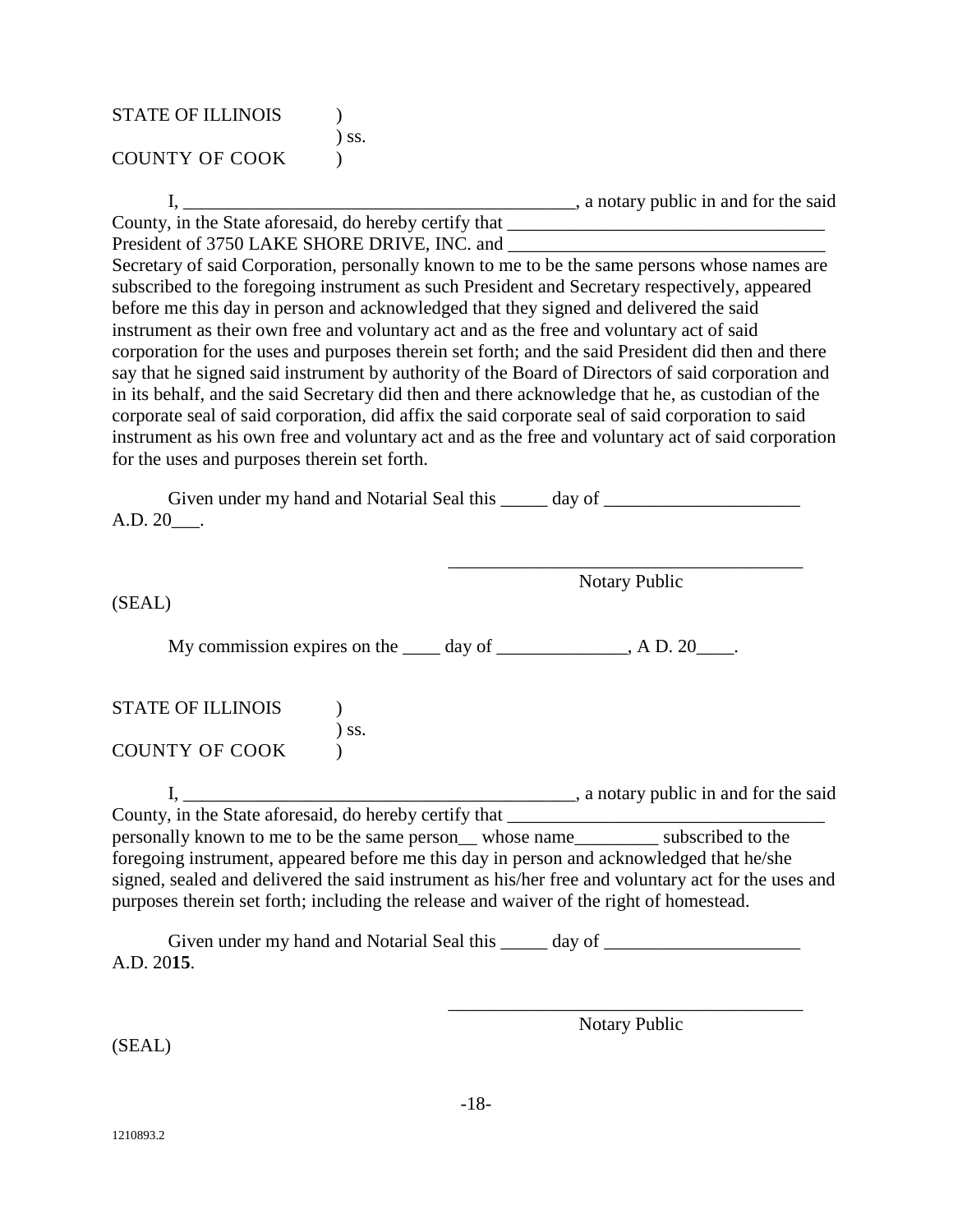# [ADDITIONAL SIGNATURE BLOCKS OMITTED]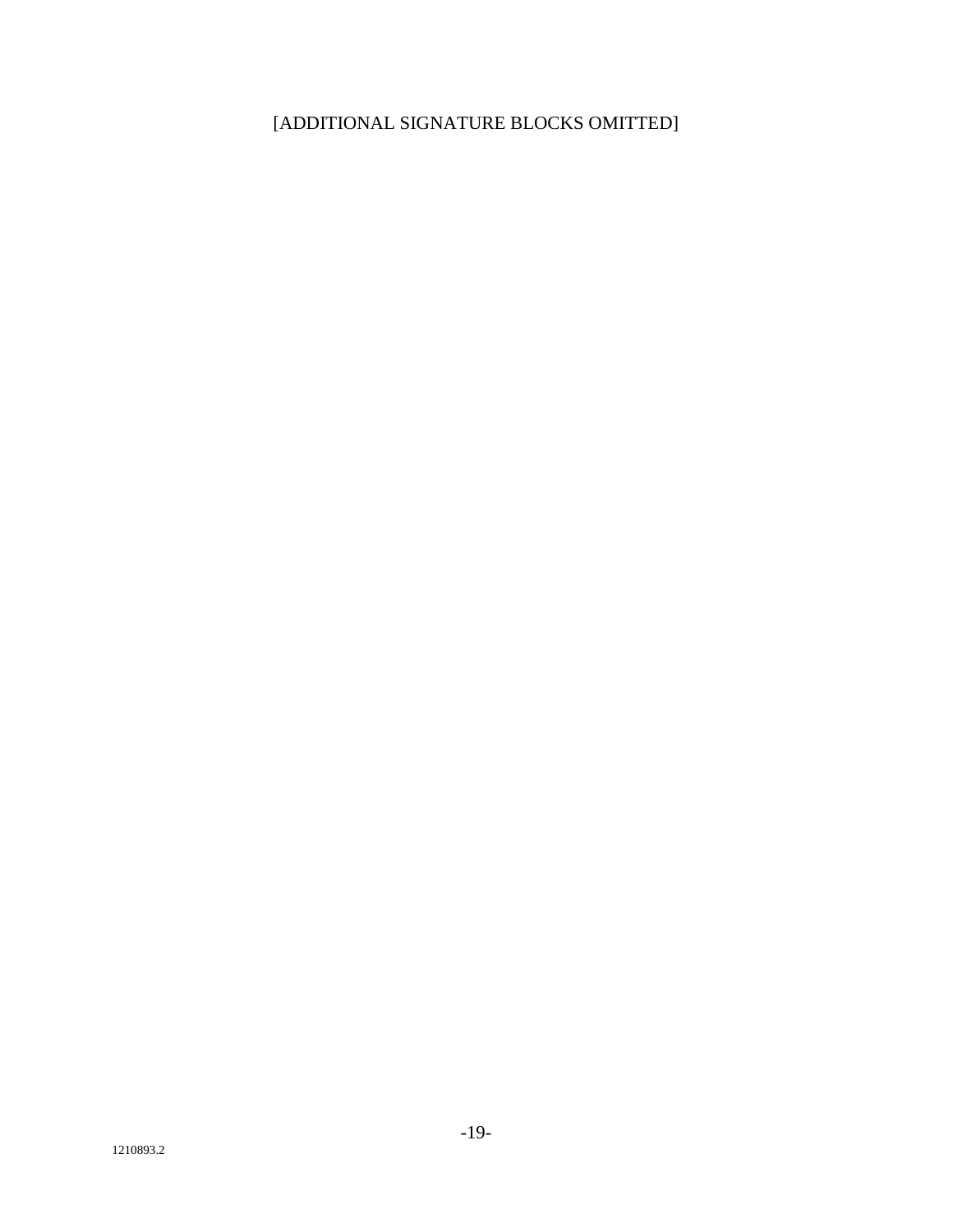## **RULES AND REGULATIONS**

1. No rugs shall be beaten, or dust, rubbish or litter swept from the demised premises or any room thereof into any of the halls or entryways of the building containing said premises. Any such dust, rubbish, litter or anything else shall be wrapped and disposed of in the incinerators provided for the purpose.

2. The sidewalks, entries, passages, vestibules, halls and stairways outside of the several apartments shall not be obstructed or used for any other purpose than for ingress and egress to and from the respective rooms or apartments.

3. Children shall not play in the public halls, stairways or elevators, or elsewhere about the grounds.

4. No lessee shall make or permit any disturbing noises in the building by himself, his family, friends or servants; nor do or permit anything to be done by such persons that will interfere with the rights, comfort or convenience of other Lessees. No Lessee shall play upon any musical instrument, radio, record player, television, or similar device, or suffer same to be played, in the demised premises between the hours of ten o'clock P.M. and the following eight o'clock A. M., if the same shall disturb or annoy other occupants of the building.

5. All supplies, market goods and packages of every kind are to be delivered at the entrance provided therefor, through service elevators to the Lessees, and the Lessor will not be held responsible for the loss or damage of any such property, notwithstanding such loss or damage may occur through the carelessness or negligence of the employees of the building. The Lessor will not be responsible for any article left with any employee.

6. Garbage must be securely wrapped and disposed of in the incinerators. No bottles, broken glass or any articles of an explosive nature may be thrown in the incinerator, but must be disposed of under the direction of the janitor.

7. No baby carriages, velocipedes or bicycles will be allowed in passenger elevators, or in the halls, passageways, areas or courts of the building.

8. All baggage except hand luggage, must be taken in or out of the service entrance.

9. No ash can, garbage can, coal holder, wood-box, kitchen supplies, ice or other articles shall be placed in the halls or on the fire escapes, staircase landings, nor shall anything be hung from the windows, fire escapes, or balconies, or placed upon the window sills. Neither shall any table cloths, clothing, curtains or rugs be shaken or hung from any of the windows or doors of the building.

10. The water closets and other apparatus shall not be used for any purpose other than those for which they were constructed, nor shall any sweepings, rubbish, rags or any other improper articles be thrown into the same; and any damage resulting from misuse thereof shall be borne by the Lessee by whom or from whose premises it shall have been caused.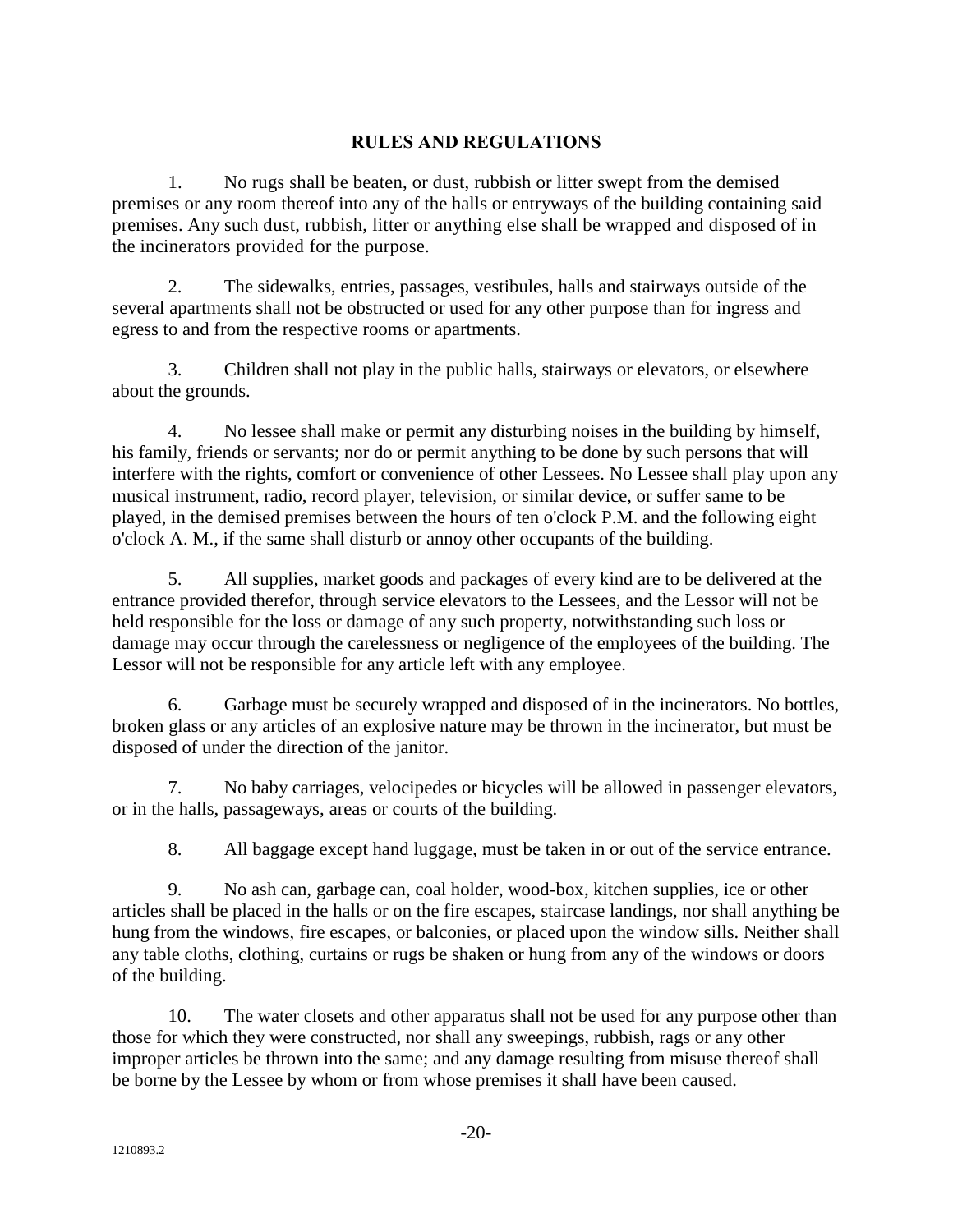11. The service elevators shall be used by servants, messengers and trades people and by tenants in bathing dress for ingress and egress, and the passenger elevators shall not be used by them, except that nurses with children may use the passenger elevators.

12. Each lessee shall have the joint use of the facilities provided for the common enjoyment of all tenants, such as the swimming pool, etc., but shall observe all rules with respect to the use of such facilities as shall from time to time be established by the Board of Directors.

13. No sign, signal, advertisement or illumination shall be inscribed or exposed on or at any window or other part of the building, except such as shall be approved in writing by the Lessor; neither shall anything be projected out of any window without such consent. Nothing shall be placed on any window sill or ledge.

14. No shades, awnings or window guards shall be used except such as shall be approved by the Lessor.

15. Lessee, at his sole risk, may store trunks or large suitcases in the space provided by Lessor for the purpose but Lessor shall not be responsible for damage to or loss of such articles or their contents from fire, theft, flooding, or other casualty.

ACCEPTED:

\_\_\_\_\_\_\_\_\_\_\_\_\_\_\_\_\_\_\_\_\_\_\_\_\_\_\_\_\_\_\_\_\_\_\_\_ Date

\_\_\_\_\_\_\_\_\_\_\_\_\_\_\_\_\_\_\_\_\_\_\_\_\_\_\_\_\_\_\_\_\_\_\_\_

ACCEPTED:

\_\_\_\_\_\_\_\_\_\_\_\_\_\_\_\_\_\_\_\_\_\_\_\_\_\_\_\_\_\_\_\_\_\_\_\_ Date

\_\_\_\_\_\_\_\_\_\_\_\_\_\_\_\_\_\_\_\_\_\_\_\_\_\_\_\_\_\_\_\_\_\_\_\_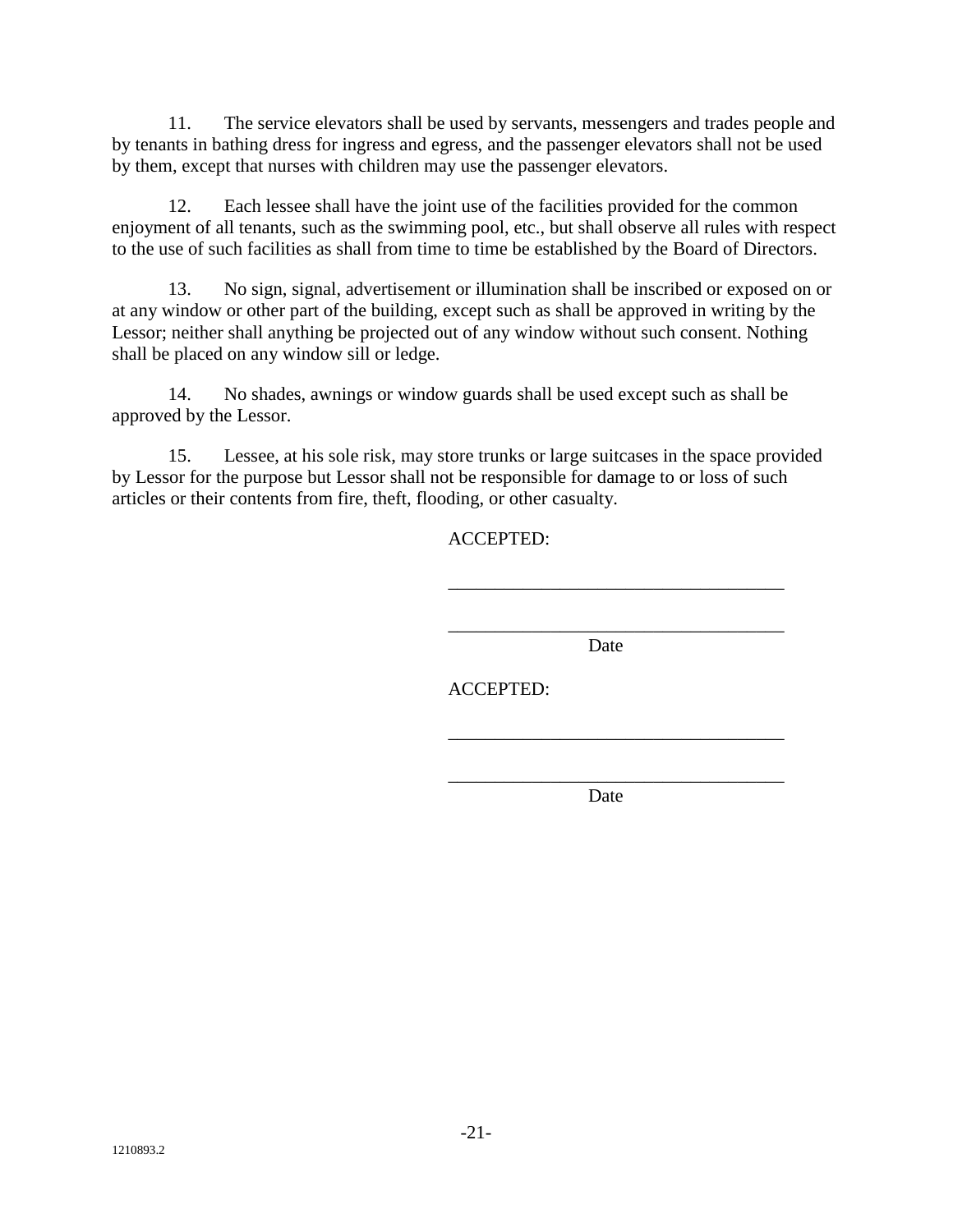#### **ADDENDUM INCORPORATED IN AND FORMING PART OF THE PROPRIETARY LEASE OF 3750 LAKE SHORE DRIVE, INC., LESSOR AND \_\_\_\_\_\_\_\_\_\_\_\_\_\_\_\_\_\_\_\_\_\_\_\_\_\_\_\_\_\_\_\_\_\_\_\_\_\_\_\_\_\_\_\_\_\_\_\_\_\_\_\_\_, LESSEE**

THIS ADDENDUM is hereby incorporated in and made a part of the Proprietary Lease between the parties named in the caption hereof, and effective from and after this date hereinafter shown.

Pursuant to Resolution duly adopted by the Board of Directors of the said Corporation, the following is hereby incorporated in the said Lease:

1. Each Tenant-Stockholder shall deliver to the Managing Authority a key or keys, in proper functioning order, fitting all locks to a door used for the purpose of ingress and egress in and out of the premises hereunder leased, to be used by the said Managing Authority for the purpose of entry into the said apartment at a time when there shall be no one available to permit entry into the apartment by the said Managing Authority to alleviate or attend to an emergency situation which may exist in the said apartment.

In the event that the said Lessee shall not deliver such key to the Managing Authority of the Lessor the said Lessee shall and hereby agrees to save harmless the Corporation and any of its agents or servants in their behalf, from any and all claims which may arise as against the said Lessor or its agents from a forcible entry into said apartment.

2. It is further agreed that in the event that any dispute shall arise between or among the said Lessee and any other tenant or tenants in the building, or between the said Lessee and the Corporation and/or its Management, and/or its servants in respect to the use and occupancy of the apartment, such dispute shall be submitted to arbitration in the following manner:

Each party to the dispute or controversy shall designate one arbitrator. The arbitrators so designated shall, in turn, designate a third arbitrator, and the three arbitrators so designated shall consider the matter in dispute, hearing evidence thereon, reducing such evidence into written form and rendering a decision in such dispute.

In the event there shall be more than two parties to such dispute, each party shall designate one arbitrator, and the arbitrators so designated shall, in turn, designate an additional arbitrator, or an additional two arbitrators, so that the arbitrators so designated shall be in an odd number so that a majority vote may be feasible.

The decision of the arbitrators so chosen shall be binding upon the parties as fully and with like force and effect as a judicial decree and shall be enforceable as such. The parties to the dispute shall pay all expenses arising out of such arbitration in the manner or in the proportions as shall be determined by the arbitrators.

The arbitration proceedings shall be conducted and governed by the rules and regulations as promulgated by the American Arbitration Association.

Dated this \_\_\_\_\_ day of \_\_\_\_\_\_\_\_\_\_\_\_\_\_\_\_\_\_\_\_\_\_\_\_\_, 20\_\_\_.